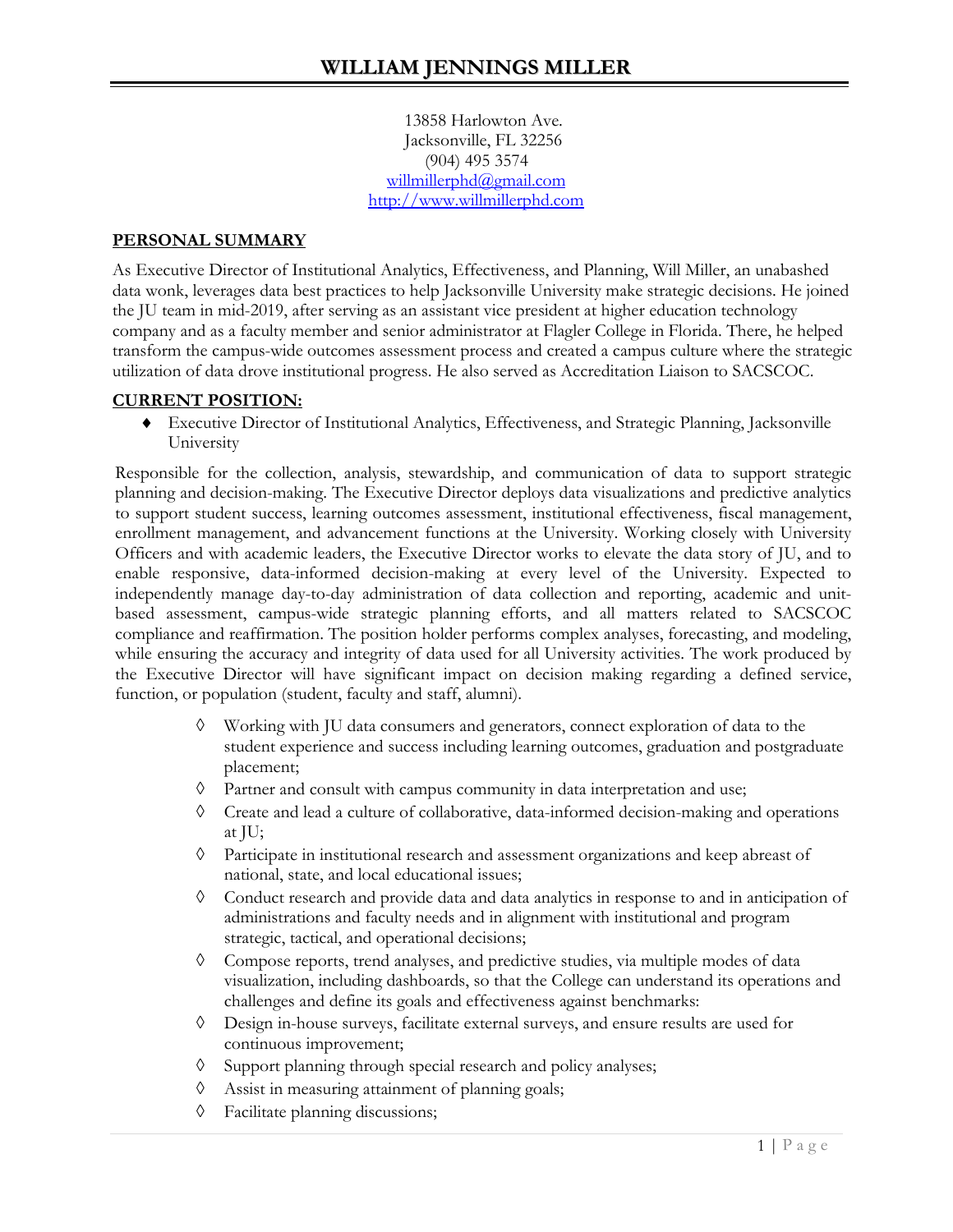- ◊ Produce and manage as data steward a catalog or warehouse of data for budgeting, enrollment management, campus diversity, student life, institutional effectiveness, and strategic planning;
- ◊ Guide efforts to appraise and maintain data collection and management systems;
- ◊ Audit the types of data, tools, and dissemination methods needed to grow and maintain JU analytic and data capacities;
- ◊ Provide data to academic departments and the Division of Student Life for assessment, program review, and accreditation activities including analysis, interpretation, and reporting;
- ◊ Provide training and professional development of data-related skills and literacies for all data generators and consumers so as to ensure best data management practices and to promote data democracy;
- ◊ Provides leadership for the college's institutional effectiveness planning and reporting processes in accordance with regional accreditation and quality standards;
- ◊ Coordinates all organizational assessment and evaluation activities;
- ◊ Ensure institutional effectiveness planning is aligned with strategic planning and budget planning;
- ◊ Works collaboratively with faculty and staff in the development, design and implementation of assessment and program evaluation plans for department, program, and institutional initiatives;
- ◊ Coordinates all regional accreditation activities, including ongoing notifications and reporting, 10-year and 5th-year reviews and related site visits, development of the Quality Enhancement Plan (QEP), and tracking and reporting all Substantive Changes to Southern Association of Colleges and Schools Commission on Colleges (SACSCOC);
- ◊ Oversees all disciplinary accreditation activities, including AABI, AACSB, CAA, CACREP, CCNE, CODA, NASM, and NASD.
- ◊ Measures organizational and departmental progress toward the achievement of institutional mission, strategic initiatives, and intended outcomes.

## **ADMINISTRATIVE COMPETENCIES:**

- ♦ *Personnel Management*: Evaluating faculty and mentoring faculty and staff on assessment
- ♦ *Budget Supervision*: Obtaining and deploying necessary resources while avoiding wastefulness
- ♦ *Dispute Resolution*: Listening to all sides, soliciting details, building solution consensus
- ♦ *Shared Governance*: Incorporating administrators, faculty, staff, and students in decisions

## **PREVIOUS POSITIONS:**

- ♦ Assistant Vice President of Campus Strategy, Campus Labs (2017-2019)
- ♦ Executive Director of Institutional Analytics, Effectiveness, and Planning, Flagler College (2015- 2017)
- ♦ Accreditation Liaison to SACSCOC, Flagler College (2015-2017)
- ♦ Instructor of Political Science and Public Administration, Flagler College (2013-2017)
- ♦ Director of Institutional Research and Effectiveness, Flagler College (2013-2015)
- ♦ Assistant Professor, Flagler College, Public Administration Program (2012-2013)
- ♦ Assistant Professor, Southeast Missouri State University, Department of Political Science, Philosophy, and Religion (2010-2012)
- ♦ Visiting Assistant Professor, Ohio University, Department of Political Science (2009-2010)
- ♦ Visiting Assistant Professor, Notre Dame College, Department of History and Political Science (2007-2009)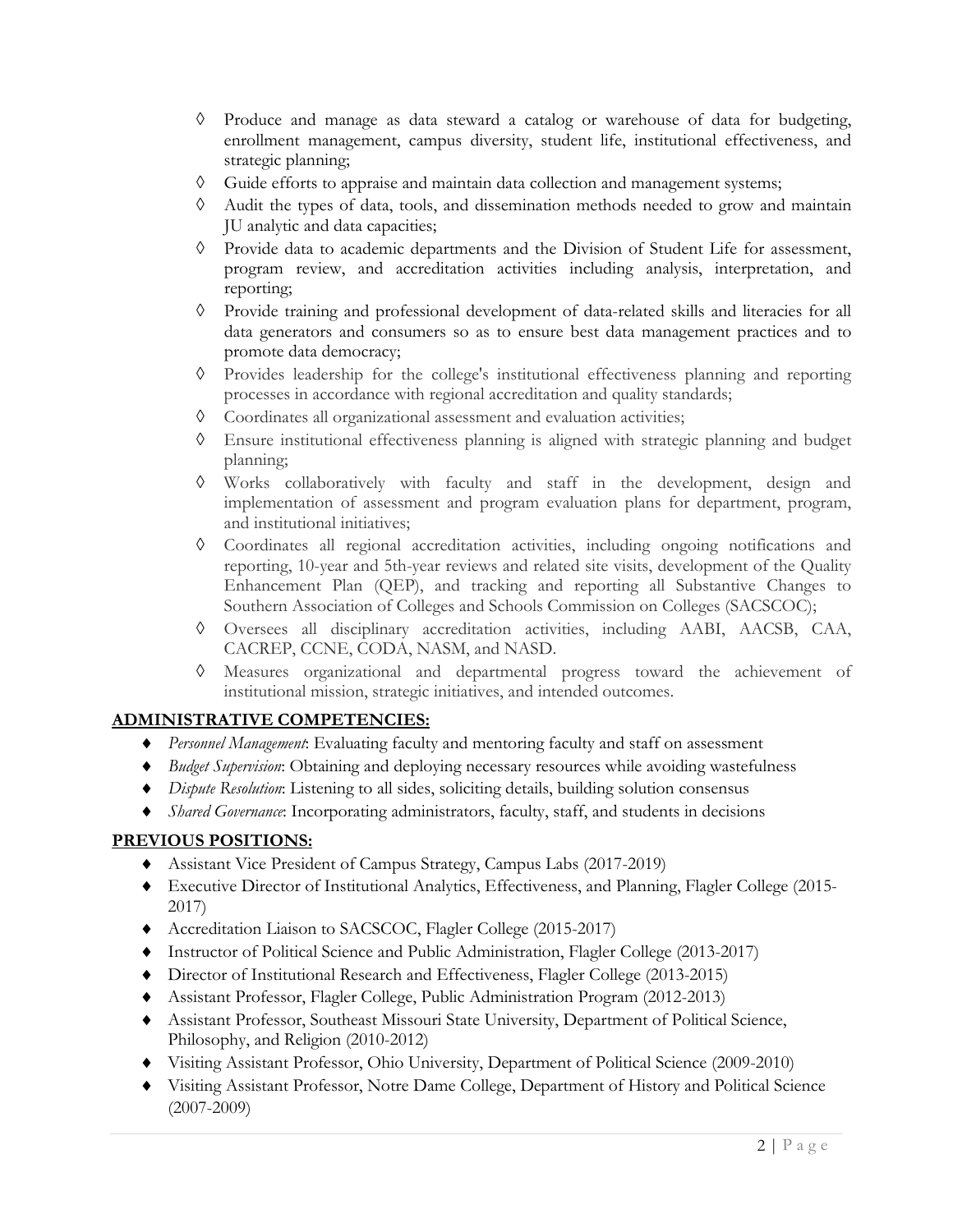# **EDUCATION:**

- ♦ Ph.D. Public Administration and Urban Studies: 2010, The University of Akron
	- ◊ Dissertation Title: *Citizens' Trust in European Union Institutions*
		- Advisor: Julia C. Beckett; Committee: Karl C. Kaltenthaler, Ron Gelleny, Greg Plagens, Raymond W. Cox III
- ♦ M.A.P. Applied Politics: 2008, Ray C. Bliss Institute, The University of Akron
- ♦ M.A. Political Science: 2006, Ohio University
- ♦ B.A. Political Science: 2006, Ohio University Honors Tutorial College
	- Summa Cum Laude and Phi Beta Kappa

### **GRANTS AND AWARDS:**

- ♦ "Political Information Consumption and Public Opinion in Kazakhstan, Kyrgyzstan, and Tajikistan" U.S. State Department. With Karl C. Kaltenthaler and Kelly McMann (\$238,372).
- ♦ "Pakistani Media and Muslim Communities: Identifying and Supporting Critical Thinking." U.S. Embassy in Islamabad/U.S. State Department. With Karl C. Kaltenthaler and C. Christine Fair (\$276,305).
- ♦ Best Paper with Rebecca Glazier—Arkansas Political Science Association Conference (2012).
- ♦ "AmeriCorps Meets Read to Succeed." Written on behalf of the United Way of Southeast Missouri (\$154,471)
- ♦ "Missouri Department of Elementary and Secondary Education Extended Learning School Age Community Grant." Written on behalf of Cape Central Middle School and the United Way of Southeast Missouri (\$90,000).
- ♦ "Preparing the American Idol Generation for the Political Future: An Evaluation of Perceptions of Government and Politics, Present and Future." SEMO Grants and Research Funding Committee (\$2,354).
- ♦ "The Election's Mine—I Draw the Line: The Political Battle over Congressional Redistricting at the State Level." SEMO Grants and Research Funding Committee (\$1,590).
- ♦ "To Be is To Do: The Use of Online Simulations to Enhance Political Understanding in the Virtual Classroom." SEMO Scholarship of Teaching & Learning Fellows Program (\$1,500).

## **RESEARCH AND TEACHING INTERESTS:**

Assessment; Public Opinion; Quantitative Methods; Campaigns; Bureaucracy; Public Policy; Pedagogy

### **PUBLICATIONS AND RESEARCH:**

### **Higher Education Articles**

- ♦ Miller, Will. 2018. "Civic Engagement Goes beyond the Midterm Elections." *Times Higher Education*.
- ♦ Miller, Will. 2018. "A Defense of a Collaborative Approach to Assessment." *Inside Higher Education*.

### **Higher Education White Papers and Chapters**

- ♦ Miller, Will. 2018. "Learning from the Assessed: Student-Led Focus Groups for Holistic Assessment on Campus." *2018 Conference Proceedings of the Drexel University Academic Assessment Conference*.
- ♦ Miller, Will. 2018. "Student Engagement as a Political Catalyst." Data in Action Series.
- ♦ Miller, Will. 2017. "Reframing Your View of Student Success: A Holistic Approach Using Integrated Data and Custom Insights."

### **Higher Education Blogs**

- ♦ "Harness Continuous Improvement through Planning Intelligence & Quality Assessment"
- ♦ "Planning to Plan: Designing a Strategic Planning Process to Maximize Success"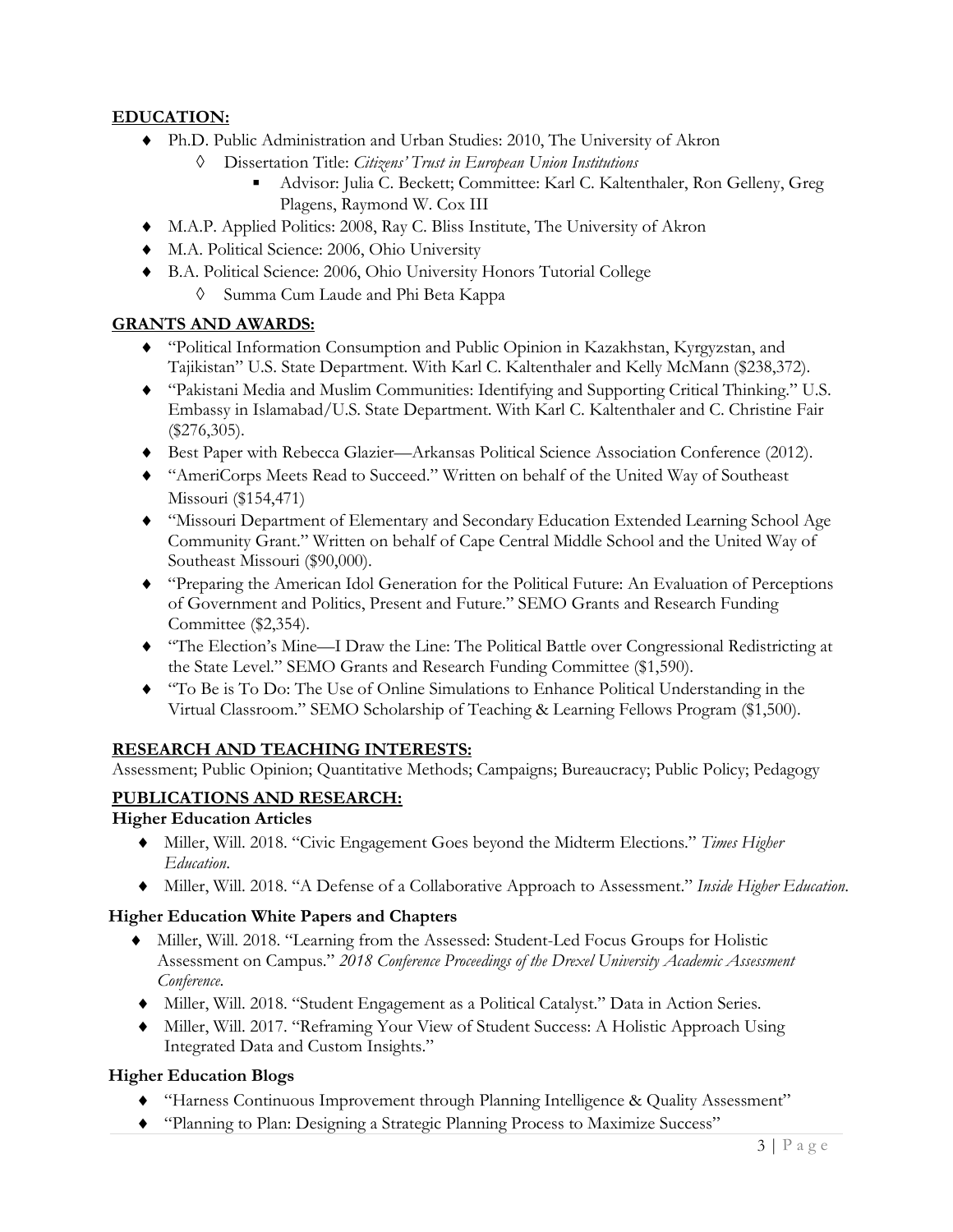- ♦ "Harnessing Faculty Power with Better Outcomes Assessment"
- ♦ "Let the Data Flow: A Better Model for Assessment"
- ♦ "Empowering Faculty through Meaningful Assessment"
- ♦ "The Institutional Researcher: The Unsung Hero on Campus"
- ♦ "Improving Beyond Compliance: Reimagining Quality Enhancement on Campus"
- ♦ "Creating a Healthy Analytics Culture on Campus"
- ♦ "Embrace the Changes: Reflecting on the 2018 SACSCOC Accreditation Standards"
- ♦ "Five Ways to Remember Students and Their Privacy in Predictive Analytics"
- ♦ "3 Steps Closer to a More Effective Institution (and More Successful Students)"
- ♦ "Using Data to Inform Enrollment Management Part 2: Working Together to Ensure Students Thrive"
- ♦ "Using Data to Inform Enrollment Management Part 1: Recruiting Students Who Will Thrive"

# **Higher Education Webinars**

- ♦ "Helping Campuses Respond to Powerful Questions for Institutional Success"
- ♦ "Planning Intelligence: Invigorating Your Practice of Continuous Improvement"
- ♦ "Student-Led Inquiry for Better Assessment"
- ♦ "Making Good Use of Focus Group Data"
- ♦ "Planning Successful Focus Groups"
- ♦ "Focus Groups: An Underutilized Assessment Tool"
- ♦ "The Keys to the Kingdom: Working with Faculty to Make Use of Data"
- ♦ "A Standards Conversation: Preparing for Changes in SACSCOC"
- ♦ "How to Identify and Address Pain Points in Institutional Research"

## **Books:**

- ♦ Miller, William J, ed. 2018. Taking Sides: Clashing Views on Political Issues, 21st ed. Boston, MA: McGraw Hill.
- ♦ Miller, William J, ed. 2016. Taking Sides: Clashing Views on Political Issues, 20th ed. Boston, MA: McGraw Hill.
- ♦ Burton, Michael John, William J. Miller, and Daniel M. Shea. 2015. *Campaign Craft: The Strategies, Tactics, and Art of Political Campaign Management*, 5th ed. Santa Barbara, CA: Praeger.
- ♦ Marino, Jacqueline and Will Miller. 2015. *Car Bombs to Cookie Tables: The Youngstown Anthology*. Cleveland, OH: Rust Belt Press.
- ♦ Ishiyama, John D., William J. Miller, and Eszter Simon, eds. 2015. *Handbook on Teaching and Learning in Political Science*. London: Edward Elgar.
- ♦ Miller, William J., George McKenna, and Stanley Feingold, eds. 2014. *Taking Sides: Clashing Views on Political Issues*, 19th ed. Boston, MA: McGraw Hill.
- ♦ Miller, William J. 2013. *The 2012 Nomination and the Future of the Republican Party: The Internal Battle*. Lanham, MD: Lexington Books.
- ♦ Miller, William J. and Jeremy D. Walling, eds. 2013. *The Political Battle over Congressional Redistricting*. Lanham, MD: Lexington Books.
- ♦ Miller, William J. and Jeremy D, Walling, eds. 2012. *Taking Sides: Clashing Views on Public Administration & Policy*. Boston, MA: McGraw Hill.
- ♦ Miller, William J. and Jeremy D. Walling, eds. 2012. *Tea Party Effects on 2010 U.S. Senate Elections: Stuck in the Middle to Lose*. Lanham, MD: Lexington Books.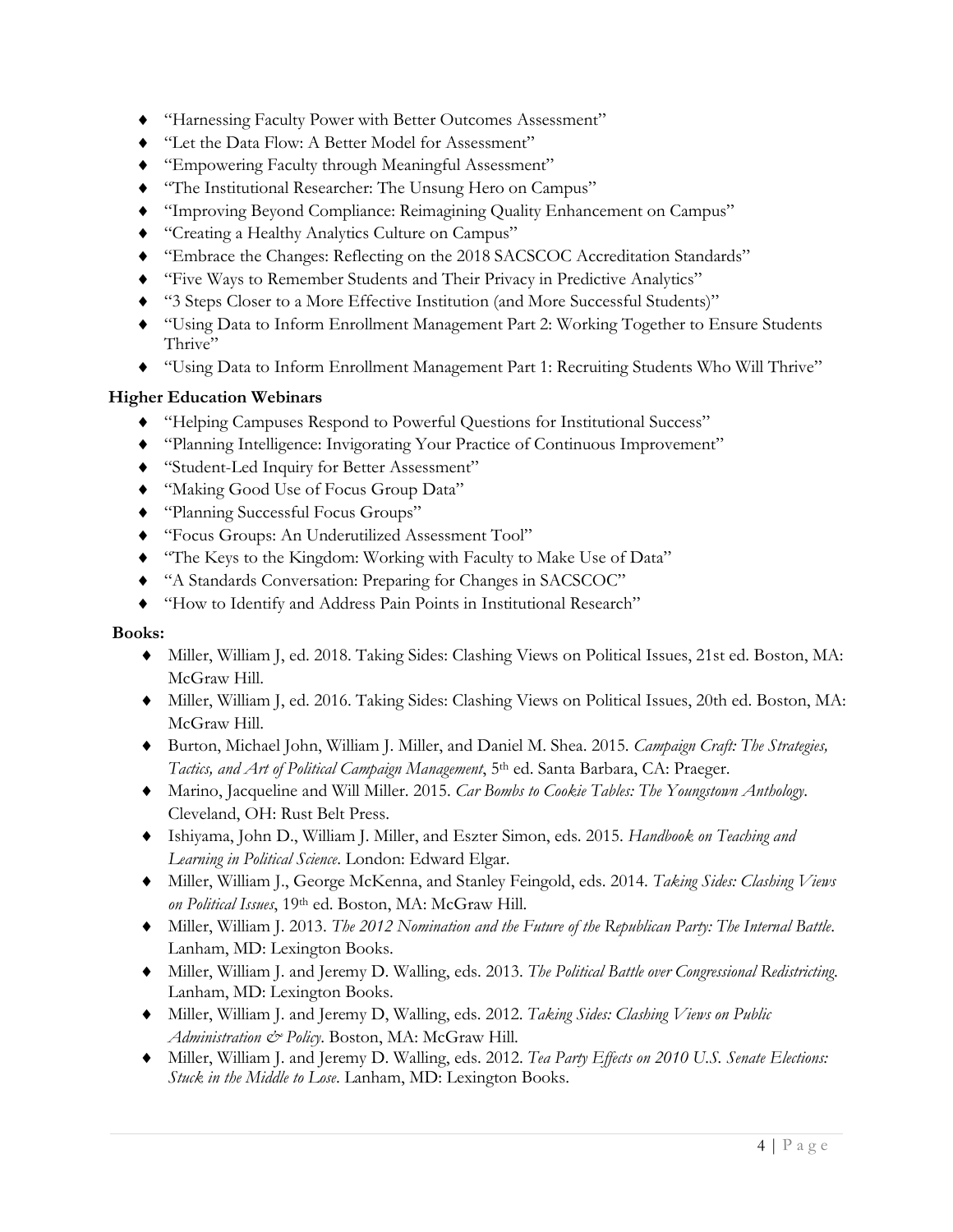### **Journal Issues:**

- ♦ Miller, William J. Guest Editor. 2013. "The State of the Electorate: From Disagreement to Divisiveness in the American Polis: Issue I." *American Behavioral Scientist*, *56* (12).
- ♦ Miller, William J. Guest Editor. 2013. "The State of the Electorate: From Disagreement to Divisiveness in the American Polis: Issue II." *American Behavioral Scientist*, *57* (1).

### **Peer-Reviewed Articles:**

- ♦ Glazier, Rebecca A., and William J. Miller. Forthcoming, 2016. "For God or Country? Comparing the Sources of Anti-American and Anti-Muslim Attitudes." *Islam and Christian-Muslim Relations.*
- ♦ Kaltenthaler, Karl C., William J. Miller, and C. Christine Fair. 2015. "Pakistani Political Communication and Public Opinion on U.S. Drone Attacks." *Journal of Strategic Studies*, *38* (6): 852- 872.
- ♦ Kaltenthaler, Karl C., C. Christine Fair, and William J. Miller. 2014. "Pakistani Opposition to American Drone Strikes." *Political Science Quarterly, 129* (1): 1-33.
- ♦ Kaltenthaler, Karl C. and William J. Miller. 2013. "Social Psychology and Public Support for Trade Liberalization." *International Studies Quarterly, 57* (4): 784-790.
- ♦ Miller, William J. 2013. "iPolitics: Talking Government with the American Idol Generation." *eJournal of Public Affairs*, *2* (1).
- ♦ Miller, William J. 2013. "We Can't All Be Obama: The Use of New Media in Political Campaigns." *Journal of Political Marketing*, *12* (4): 326-347.
- ♦ Fair, C. Christine, Karl Kaltenthaler, and William J. Miller. 2013. "Iranians and the Bomb: Elite Cues and Support and Opposition to the Development of Nuclear Weapons." *Journal of South Asian and Middle Eastern Studies*, *XXXVII* (1): 1-24.
- ♦ Fair, C. Christine, Karl Kaltenthaler, and William J. Miller. 2013. "Iranians and the Nuclear Non-Proliferation Treaty." *Journal of South Asian and Middle Eastern Studies*, *XXXVI* (2): 1-31.
- ♦ Fair, C. Christine, Karl Kaltenthaler, and William J. Miller. 2013. "Busting Out? Iranians and the Nuclear Non-Proliferation Treaty." *The Non-Proliferation Review*, *20* (1): 123-136.
- ♦ Miller, William J. 2013. "Show Me, Tell Me: Social Media and the Political Awareness of American Youth." *Afro-Americans in New York Life and History*, *37* (1): 75-118.
- ♦ Kaltenthaler, Karl C. and William J. Miller. 2012. "The Polarized American: Views on Humanity and the Sources of Hyper-Partisanship." *American Behavioral Scientist, 56* (12): 1718-1734.
- ♦ Miller, William J. and Bobbi Gentry. 2011. "Navigating the Academic Job Market in Treacherous Times." *PS: Political Science and Politics*, *44* (3): 578-582.
- ♦ Coffey, Daniel C., William J. Miller, and Derek Feuerstein. 2011. "Classroom as Reality: Demonstrating Campaign Effects through Live Simulation." *Journal of Political Science Education, 7*  (1): 14-33.
- ♦ Kaltenthaler, Karl C., Christopher J. Anderson, and William J. Miller. 2010. "Accountability and Independent Central Banks: Europeans and Distrust of the European Central Bank." *Journal of Common Market Studies, 48* (5): 1259-1279.
- ♦ Kaltenthaler, Karl C., William J. Miller, Stephen Ceccoli, and Ron Gelleny. 2010. "The Sources of Pakistani Attitudes toward Religiously-Motivated Terrorism." *Studies in Conflict & Terrorism, 33*  (9): 815-835.
- ♦ Miller, William J., Karl C. Kaltenthaler, and Derek Feuerstein. 2010. "Pedagogical Red Tape: Difficulties in Teaching the Bureaucracy to Undergraduate Students." *Journal of Political Science Education, 6* (3): 244-257.
- ♦ Alemagno, SA, Niles, S, Shaffer-King, P, and Miller, WJ. Fall 2008. "Promoting Health and Preventing Injury in Pre-school Children: The Role of Parenting Stress." *Early Childhood Research & Practice*.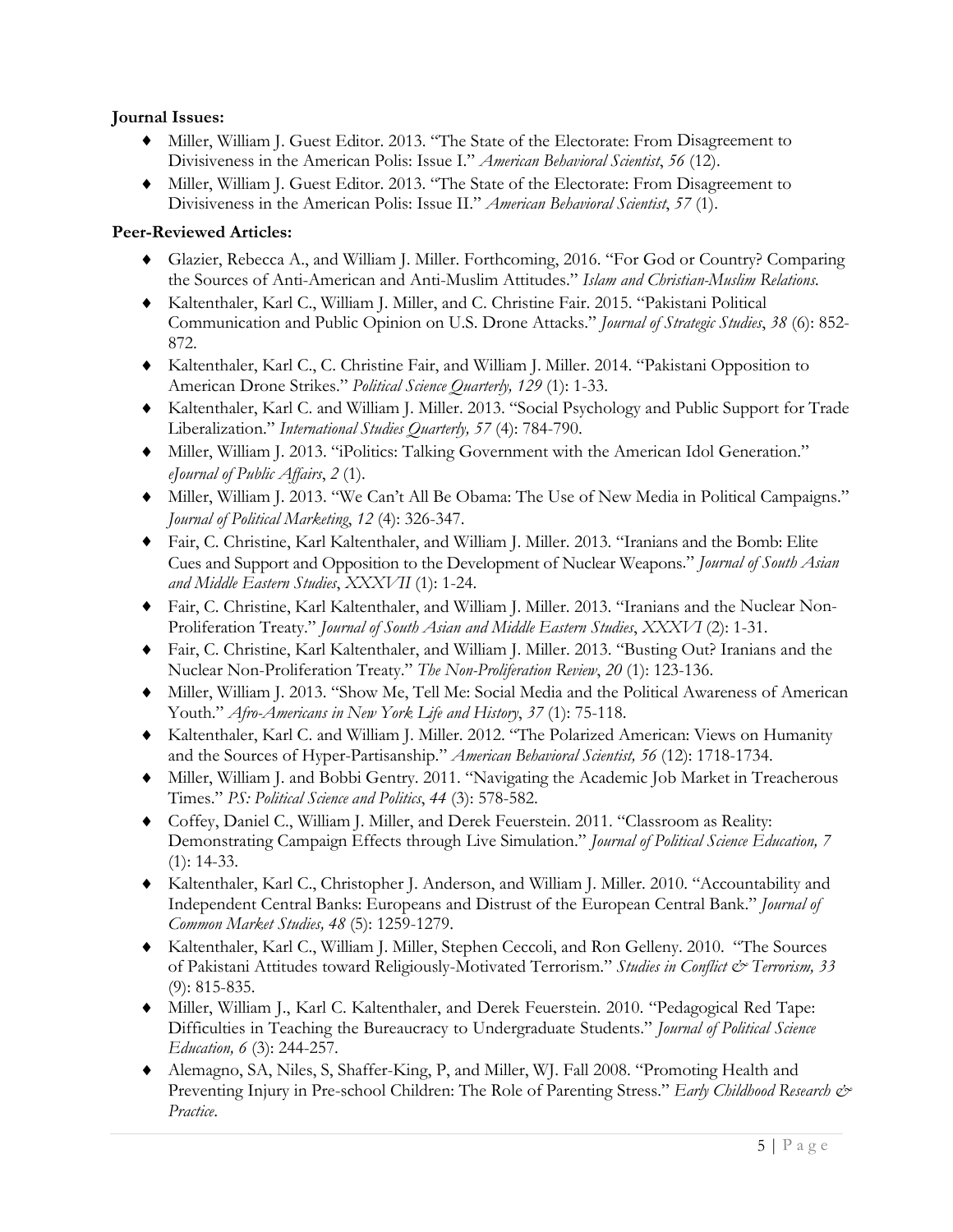### **Other Articles**

- ♦ Miller, William J. 2013. "The Polarized America: Coverage, Characters, and Issues in the New Decade." *American Behavioral Scientist*, *57* (1): 3-7.
- ♦ Miller, William J. 2012. "One Nation…Indivisible? Polarization in America Today." *American Behavioral Scientist, 56* (12): 1607-1611.
- ♦ Miller, William J. and Jeremy D. Walling. 2012. "The Lurking Perils of Course Redesign." *Political Science Educator*.
- ♦ Gentry, Bobbi, William J. Miller and Erin Richards. 2011. "APSA Teaching and Learning Track Summary: Core Curriculum/General Education." *PS: Political Science and Politics*, *44* (3): 656-657.
- ♦ Miller, William J. and Helen G. Boutrous. 2009. "APSA Teaching and Learning Track Summary: Teaching Across the Discipline." *PS: Political Science and Politics*, *42* (3): 586.
- ♦ Miller, WJ. December 2008. "When Young Meets Old: Technology and Communication in the 2008 Election." *Political Communication Report*.

### **Book Chapters**

- ♦ Miller, William J. 2015. "Virginia District 7: Remember the District and Respect the Opponent," In *Roads to Congress 2014*, edited by Sean D. Foreman and Robert Dewhirst. Lanham, MD: Lexington Books.
- ♦ Miller, William J. and Sean D. Foreman. 2015. "Who Plays the Decider? Analyzing Key Voters in the 2012 Election: 'A *Mad Men* Party in a *Modern Family* World." In *Culture, Rhetoric, and Voting: The Presidential Election of 2012*, edited by Robert Watson, Tom Lansford, and Doug Brattebo. Akron, OH: University of Akron Press.
- ♦ Miller, William J. and Michael John Burton. 2014. "Who Needs Enemies? The Tea Party Impact on the Republican Party," In *The State of the Parties: The Changing Role of Contemporary American Parties,*  7th ed., edited by John C. Green and Daniel J. Coffey. Lanham, MD: Rowman & Littlefield.
- ♦ Miller, William J. 2014. "The Cleveland Mayor's Race," In *Local Politics and Mayoral Elections in 21st Century America: Keys to City Hall*, edited by Sean D. Foreman and Marcia L. Godwin.
- ♦ Kaltenthaler, Karl C. and William J. Miller. 2014. "Partner or Enemy?: The Sources of Attitudes toward the United States in Pakistan." In *Pakistan's Enduring Challenges*, edited by C. Christine Fair and Sarah Watson. Philadelphia: University of Pennsylvania Press.
- ♦ Miller, William J. 2014. "Branding the Tea Party: Political Marketing and an American Social Movement." In *Political Marketing in the United States*, edited by Jennifer Lees-Marshment, Kenneth Cosgrove, and Brian Conley. New York: Routledge.
- ♦ Miller, William J. 2013. "Ohio District 6: Same Players, New Field." In *Roads to Congress 2012*, edited by Sean D. Foreman and Robert Dewhirst. Lanham, MD: Lexington Books: 163-177.
- ♦ Miller, William J. 2013. "The 2012 Republican Nomination Season: A Clown Car or Feuding Conservatives?" In *The 2012 Nomination and the Future of the Republican Party: The Internal Battle*, edited by William J. Miller. Lanham, MD: Lexington Books: 1-20.
- ♦ Miller, William J. 2013. "The Victor's Reward and the Future of the GOP." In *The 2012 Nomination and the Future of the Republican Party: The Internal Battle*, edited by William J. Miller. Lanham, MD: Lexington Books: 245-253.
- ♦ Miller, William J. 2013. "Tom and "Gerry"? The Cat and Mouse Game of Redistricting Congress." In *The Political Battle over Congressional Redistricting*, edited by William J. Miller and Jeremy D. Walling. Lanham, MD: Lexington Books: 1-16.
- ♦ Althaus, Rick, Jeremy D. Walling, and William J. Miller. 2013. "Missouri: Show Me…Again and Again!" In *The Political Battle over Congressional Redistricting*, edited by William J. Miller and Jeremy D. Walling. Lanham, MD: Lexington Books: 251-267.
- ♦ Miller, William J. 2013. "Why Redistricting Matters: Political Decisions and Policy Impacts." In *The Political Battle over Congressional Redistricting*, edited by William J. Miller and Jeremy D. Walling.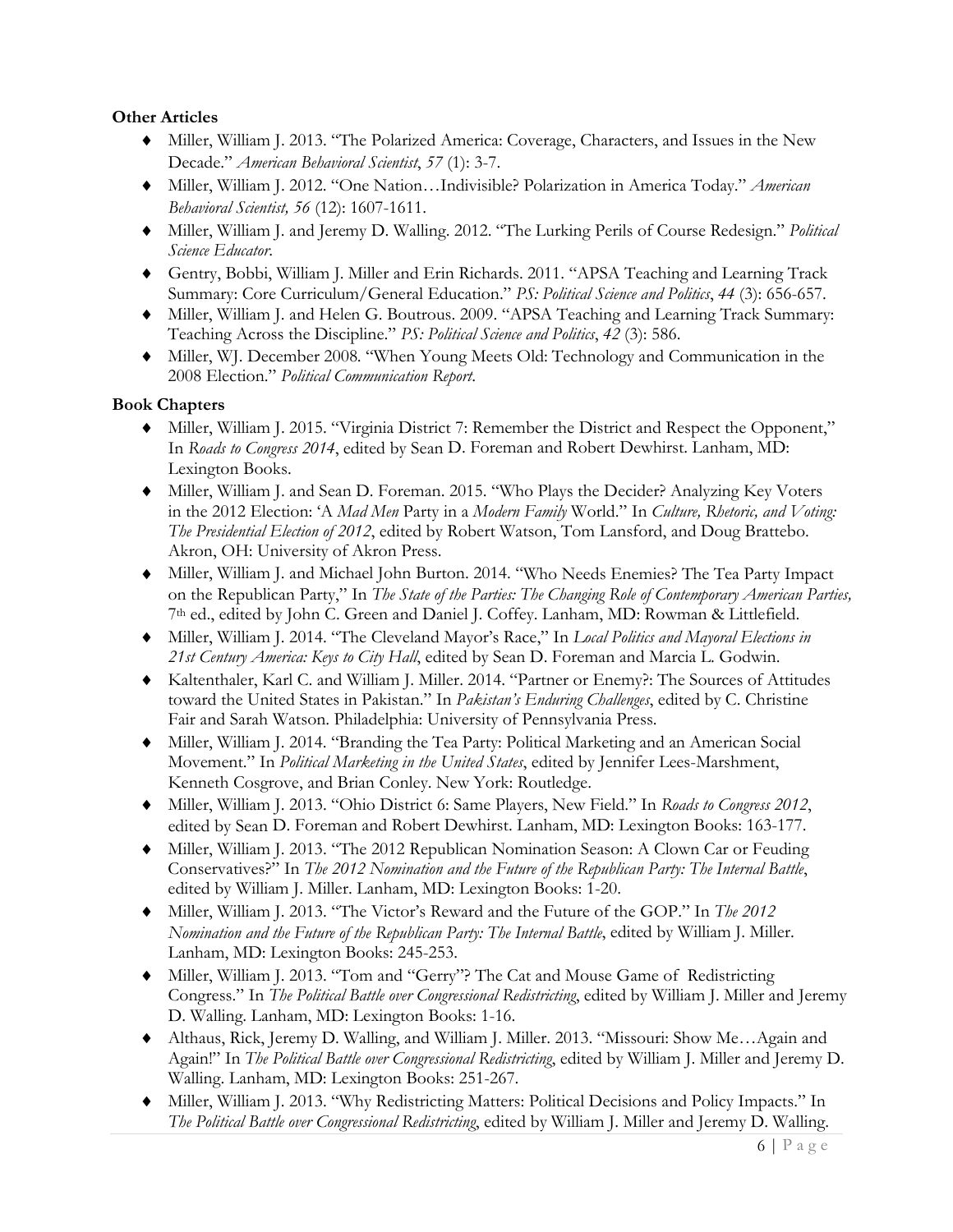Lanham, MD: Lexington Books: 423-426.

- ♦ Miller, William J. and Jeremy D. Walling. 2013. "The Political Legacy of Fogerty: Forty Years of Parallel Messages." In *Finding Fogerty: Interdisciplinary Readings of John Fogerty and CCR*, edited by Thomas M. Kitts. Lanham, MD: Lexington Books: 175-190.
- ♦ Miller, William J., Jeremy D. Walling, Jill D. Miller, and Patrick Vining. 2012. "The Politics in Pixar: The Underlying Messages of America's Animated Favorites." In *Teaching Politics Beyond the Book: Film, Texts, and New Media in the Classroom*, edited by Robert W. Glover and Daniel Tagliarina. New York: Continuum: 199-215.
- ♦ Miller, William J. 2012. "Can "Race to the Top" and related programs improve underperforming schools? POINT." In *Debating Issues in American Education*, edited by Charles J. Russo and Allan G. Osborne. Thousand Oaks, CA: SAGE: 55-65.
- ♦ Miller, William J. 2012. "How Have Social Networking and New Media Technologies Affected the Way Politicians Disseminate their Messages and Run Campaigns?" *Enduring Questions*. Santa Barbara, CA: ABC-CLIO.
- ♦ Miller, William J. and Jeremy D. Walling. 2012. "The Tea Party Movement in America—Fed Up or Simply Flamboyant?." In *Tea Party Effects on 2010 U.S. Senate Elections: Stuck in the Middle to Lose*, edited by William J. Miller and Jeremy D. Walling. Lanham, MD: Lexington Books: 3-28.
- ♦ Miller, William J. and Jeremy D. Walling. 2012. "Tea Party Redux: Making Sense of the Midterm Senate Elections." In *Tea Party Effects on 2010 U.S. Senate Elections: Stuck in the Middle to Lose*, edited by William J. Miller and Jeremy D. Walling. Lanham, MD: Lexington Books: 351-360.
- ♦ Miller, William J., Jeremy D. Walling, and Brian Smentkowski. 2012. "Adding Pieces to the Chess Set: New Players for an Old Game." In *Tea Party Effects on 2010 U.S. Senate Elections: Stuck in the Middle to Lose*, edited by William J. Miller and Jeremy D. Walling. Lanham, MD: Lexington Books: 361-374.
- ♦ Miller, William J. and Karen Cook. 2011. "Public Libraries." In *Governing America: Major Policies and Decisions of Federal, State, and Local Government*, edited by Paul J. Quirk and William Cunion. New York: Facts on File: 403-408.
- ♦ Miller, William J. 2011. "Redistricting." In *Governing America: Major Policies and Decisions of Federal, State, and Local Government*, edited by Paul J. Quirk and William Cunion. New York: Facts on File: 993-1001.
- ♦ Miller, William J. and Julia C. Beckett. 2011. "American Bureaucracy." In *21st Century Political Science: A Reference Handbook*, edited by John Ishiyama and Marijke Breuning. Thousand Oaks, CA: SAGE: 743-751.
- ♦ Burton, Michael John, Daniel M. Shea, and William J. Miller. 2011. "Campaign Strategy." In *The Electoral Challenge: Theory Meets Practice,* 2nd ed., edited by Stephen C. Craig and David B. Hill. Washington, DC: CQ Press: 26-44.
- ♦ Miller, Will. 2009. "The Effects of Leadership Style on the Bush Legacy." In *Perspectives on the Legacy of George W. Bush*, edited by Michael Grossman and Ronald Eric Matthews. Newcastle upon Tyne, UK: Cambridge Scholars Press: 10-30.

### **Encyclopedia Entries**

- ♦ Miller, William J. 2015. *American Governance*, edited by Stephen L. Schecter, Thomas A. Birkland, Mark A. Graber, Donald S. Lutz, John J. Patrick, and Thomas S. Vontz. Boston, MA: Macmillan. Entry on Partisanship.
- ♦ Miller, William J. 2015. *CQ Press Guide to U.S. Elections*, 7th edition, edited by Deborah Kalb. Washington, D.C.: CQ Press. Entries on: Chronology of Presidential Elections, Presidential Primaries, and Reapportionment and Redistricting.
- ♦ Miller, William J. 2014. *Encyclopedia of Deception*, edited by Timothy Levine. Thousand Oaks, CA: SAGE. Entries on: Battle of Fishguard, Korean War, Operation Neptune, Operation Quick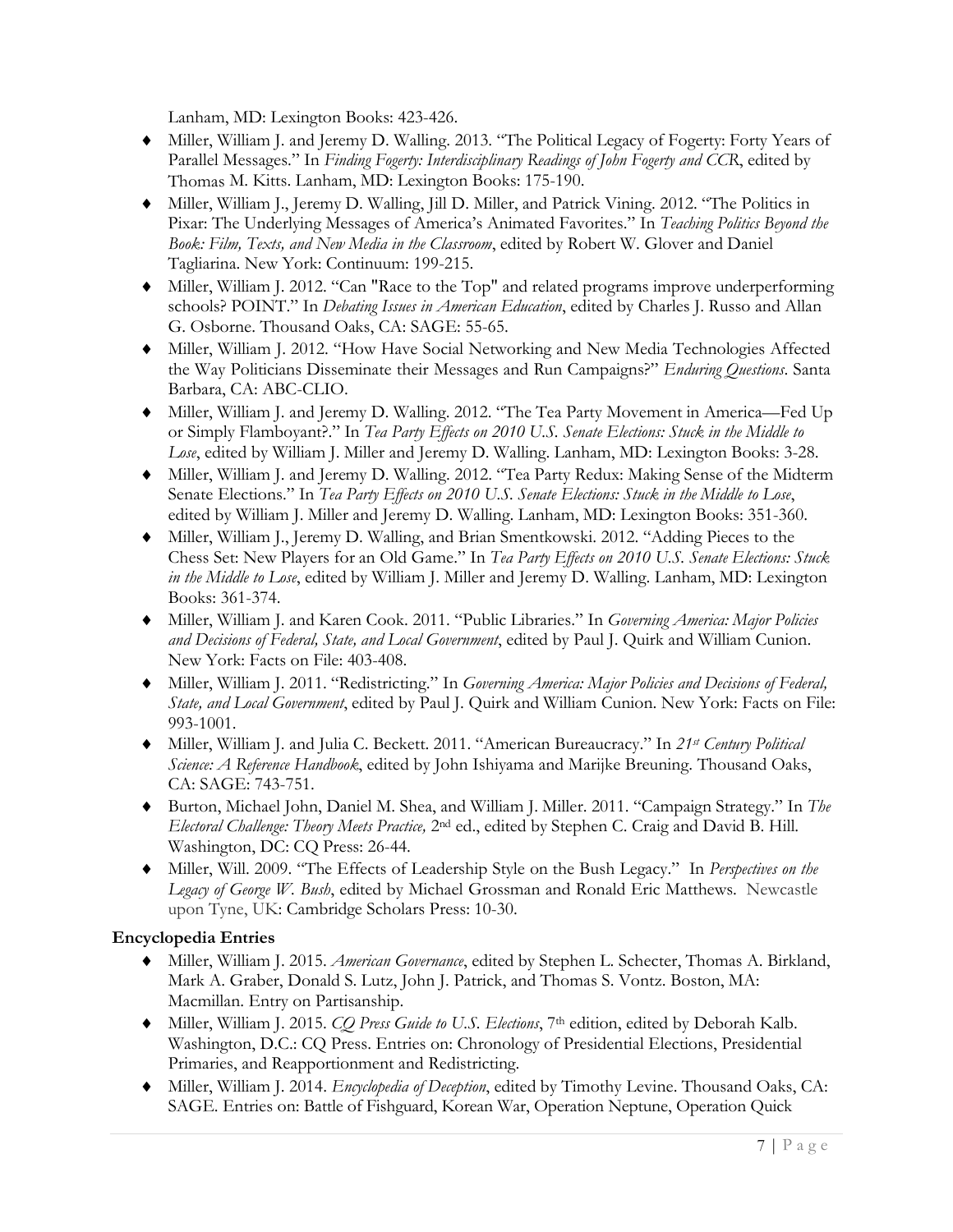Silver, Vietnam War, and World War II.

- ♦ Miller, William J. 2014. *Encyclopedia of Social Media and Politics*, edited by Kerric Harvey. Thousand Oaks, CA: SAGE. Entries on: Al Gore's Penguin Army, Algorithmic Authority, Amplification, Campaign Strategy, CNN Effect, Digital Citizen, The Dragonfly Effect, Electronic Voting, Googlearchy and Politics, Claire McCaskill, Micro-Targeting, Push Polling, Sexting, Tea Party Movement, Tweet Insurance, VoteBuilder.com, Anthony Weiner and West Wing Week.
- ♦ Miller, William J. 2013. *Encyclopedia of White-Collar and Corporate Crime, 2nd edition*, edited by Lawrence Sallinger. Thousand Oaks, CA: SAGE. Entries on: Allied Chemical Corporation, Bank of America, Beech Aircraft, Carl Karcher Enterprises, Cigarette Advertising, Daiwa Bank, Exxon Valdez, Fisher-Price, Georgia Pacific, Hartung-Burgess Debate, Lockheed, Northrop Corporation, David Paterson, Revolving Door, and Yellow-cake Forgery.
- ♦ Miller, William J. 2013. *Encyclopedia of Street Crime in America*, edited by Jeffrey Ian Ross. Thousand Oaks, CA: SAGE. Entries on: Crime Scene Investigation, Detroit, Houses of Prostitution, Kansas City, *Street Crime*, On-Scene Drug and Alcohol Testing, Open Container Laws, and Street Gambling.
- ♦ Miller, William J. 2012. *The Social History of Crime and Punishment in America*, edited by Wilbur Miller and J. Geoffrey Golson. Thousand Oaks, CA: SAGE. Entries on: Clemency, Police in Film, *Gibbons v. Ogden*, Juries, *McCulloch v. Maryland*, *Miranda v. Arizona*, Unsolved Murders, *Plessy v. Ferguson*, Sam Sheppard, and Punishment in Television.

#### **Reviews**

- ♦ Miller, William J. 2012. Review of Louis Menand's *The Marketplace of Ideas: Reform and Resistance in the American University*. *Teacher-Scholar: The Journal of the State Comprehensive University*, *3*(1): 59-61.
- ♦ Miller, William J. 2012. Review of Anna Kasten Nelson's *The Policy Makers: Shaping American Foreign Policy from 1947 to the Present* in *Presidential Studies Quarterly*, *42*(3): 675-676.
- ♦ Miller, William J. 2011. Review of Ajit Banerjee's *United Nations International Civil Service: Perceptions and Realities*, in *Public Administration Review, 71* (5): 813-815.
- ♦ Miller, William J. 2011. Review of Stephanie Newbold's *All but Forgotten: Thomas Jefferson and the Development of Public Administration*, in *American Review of Public Administration, 41* (4): 468-472.
- ♦ Miller, William J. 2011. Review of Vian Bakir's *Sousveillance, Media and Strategic Political Communication: Iraq, USA, UK* in *Political Communication, 28* (1): 143-146.
- ♦ Miller, William J. 2010. Review of Jos Raadschelder's *Handbook of Administrative History* and *The Civil Service in the 21st Century: Comparative Perspectives*, in *Public Voices*, XI (2): 96-100.
- ♦ Miller, W.J. 2008. Review of Sally Young's *Government Communication in Australia*, in *Australian Journal of Public Administration*, 67 (2): 239-240.

## **Research Reports**

- ♦ Miller, William J. Report to Cape Girardeau County Citizens: Assessing the Need for Children's Services, Protecting the Costs for Expanding Targeted Services, and Evaluating the Impact on Our Community. August 1, 2012.
- ♦ Miller, William J. Learning Outcomes in PS103. Fall 2011 Report. February 9, 2012.
- ♦ Miller, William J. Student Attitudes to PS240. June 27, 2011.
- ♦ Miller, William J. Learning Outcomes in PS103. Spring 2011 Report. June 20, 2011.
- ♦ Miller, William J. Learning Outcomes in PS103. Fall 2010 Report. December 22, 2010.
- ♦ Alemagno, Sonia, Peggy Shaffer-King, and William J. Miller. Evaluation of CDBG HIV Prevention Programs Annual Report. October 31, 2010.
- ♦ Alemagno, Sonia, Peggy Shaffer-King, and William J. Miller. Evaluation of CDBG HIV Prevention Programs Annual Report. October 31, 2009.
- ♦ Miller, William J. Targeting Organ Donors throughout Ohio Communities: A Zip Code-Level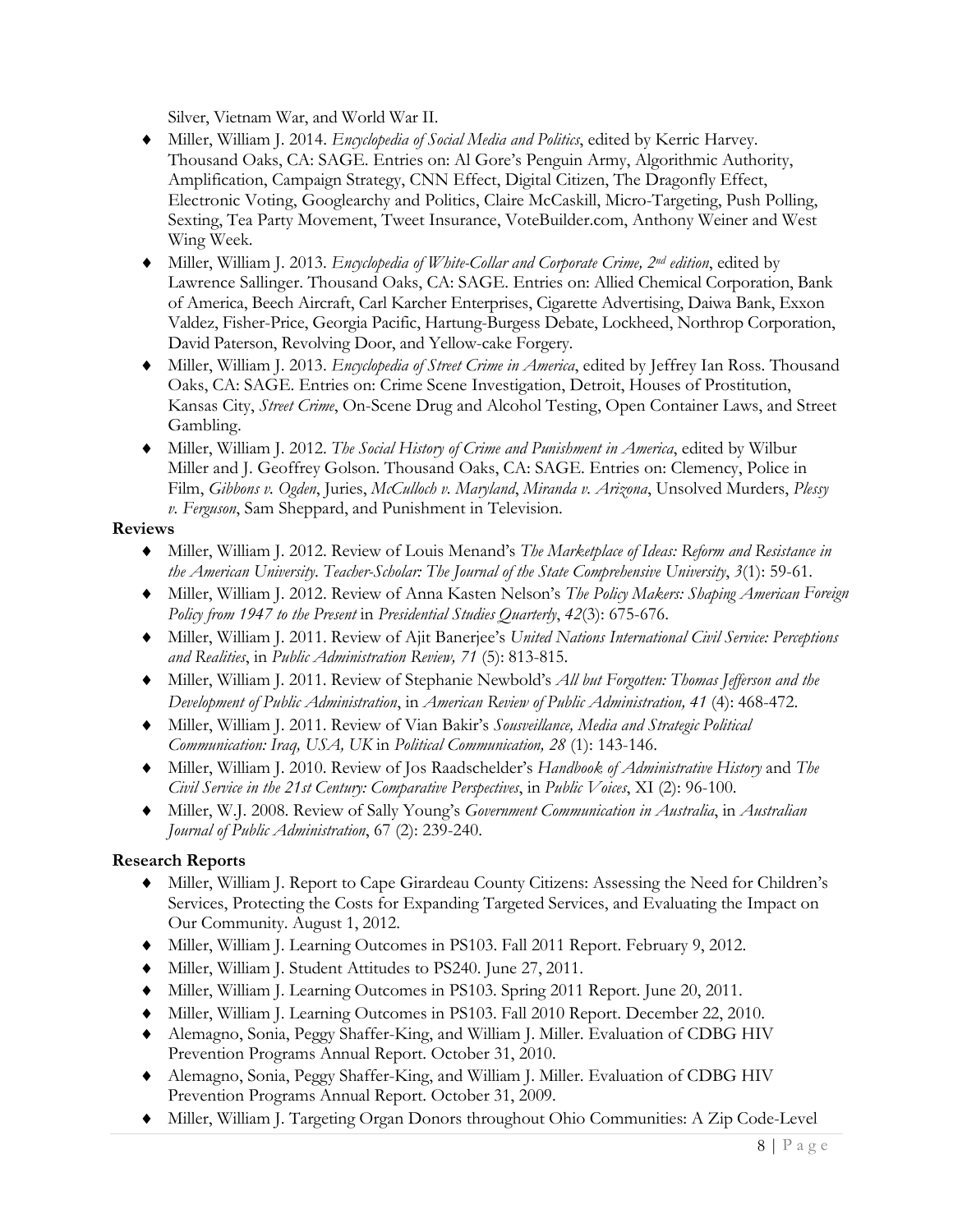Analysis. November 12, 2009.

- ♦ Alemagno, Sonia, Peggy Shaffer-King, and William J. Miller. Evaluation of CDBG HIV Prevention Programs Annual Report. January 4, 2009.
- ♦ Alemagno, Sonia, Peggy Shaffer-King, and William J. Miller. Evaluation of Smith House Treatment Community. July 18, 2008.
- ♦ Alemagno, Sonia, Peggy Shaffer-King, and William J. Miller. The Cost of Untreated Substance Use Disorders in Ohio. November 3, 2008.
- ♦ Alemagno, Sonia, Peggy Shaffer-King, and William J. Miller. Adolescent Alcohol and Drug Treatment in Ohio: Gaps and Barriers—The Family Perspective. February 12, 2008.
- ♦ Alemagno, Sonia, Peggy Shaffer-King, and William J. Miller. Adolescent Alcohol and Drug Treatment in Ohio: Gaps and Barriers—The Provider Perspective. February 12, 2008.
- ♦ Alemagno, Sonia, Peggy Shaffer-King, and William J. Miller. Adolescent Alcohol and Drug Treatment in Ohio: Gaps and Barriers—The Referral Agency Perspective. February 12, 2008.

### **Ancillary Materials**

- ♦ Miller, William J. 2012-present. Content developer for Cengage's *Course Reader: Milestones: Presidential Election 2012*.
- ♦ Miller, William J. 2011-present. Blogger for Cengage Learning on American Government.
- ♦ Miller, William J. 2010-present. Subject Matter Expert on Budgeting, Organizational Theory, Personnel Management, Policy Analysis. Article Selection, Head notes, Critical Reading Questions, and Evaluative Questions. *CourseReader: Public Administration*. Cengage Learning.
- ♦ Miller, William J. 2010-present. Subject Matter Expert on Presidency, Bureaucracy, Campaigns and Elections, Foreign Policy, and Domestic Policy. Article Selection, Head notes, Critical Reading Questions, and Evaluative Questions. *CourseReader: American Government*. Cengage Learning.
- ♦ Miller, William J. 2011-2013. Content development for McGraw-Hill's *Connect* products.
- ♦ Miller, William J. and Derek Feuerstein. 2010. "Cases and Questions." In *Instructor's Manual for Understanding and Managing Public Organizations,* 4th ed*,* edited by Hal G. Rainey and Deanna Malatesta. San Francisco, CA: Jossey-Bass.

### **Media Interviews**

- ♦ Buzzacco-Forrester, Jenna. 2014. "CEO to Political Fish Bowl." *Naples News*. Naples, FL. March 22.
- ♦ McCleland, Jacob. 2012. "In the News." *KRCU*. Cape Girardeau, MO: Weekly appearance.
- ♦ McCleland, Jacob. 2012. "The Missouri Caucus." *KRCU*. Cape Girardeau, MO: January 31.
- ♦ McCleland, Jacob. 2012. "Missouri Redistricting." *KRCU*. Cape Girardeau, MO: January 13.
- ♦ Moyers, Scott. 2011. "Kinder Says He Won't Run for Governor in 2012, Announces Re-election Bid." *Southeast Missourian*. Cape Girardeau, MO. November 20.
- ♦ McCleland, Jacob. 2011. "The Perils of Public Opinion Polling." *KRCU*. Cape Girardeau, MO: September 7.
- ♦ McCleland, Jacob. 2011. "Kinder Responds to Ex-Stripper's Allegations." *KRCU*. Cape Girardeau, MO. August 12.
- ♦ Moyers, Scott. 2011. "Crowell could be eyeing statewide office in 2014." *Southeast Missourian*. Cape Girardeau, MO. July 6.
- ♦ Moyers, Scott. 2011. "Emerson announces she will not run for U.S. Senate." *Southeast Missourian*. Cape Girardeau, MO. February 22.
- ♦ Lieb, David A. 2011. "Analysis: Missouri may shed duties to save money." *The Examiner*. Washington DC. Via Associated Press, Jefferson City, MO. February 20.
- ♦ George, Justin. 2011. "Will the Low-Tech Approach Work in Tampa's Council District 6 Race?"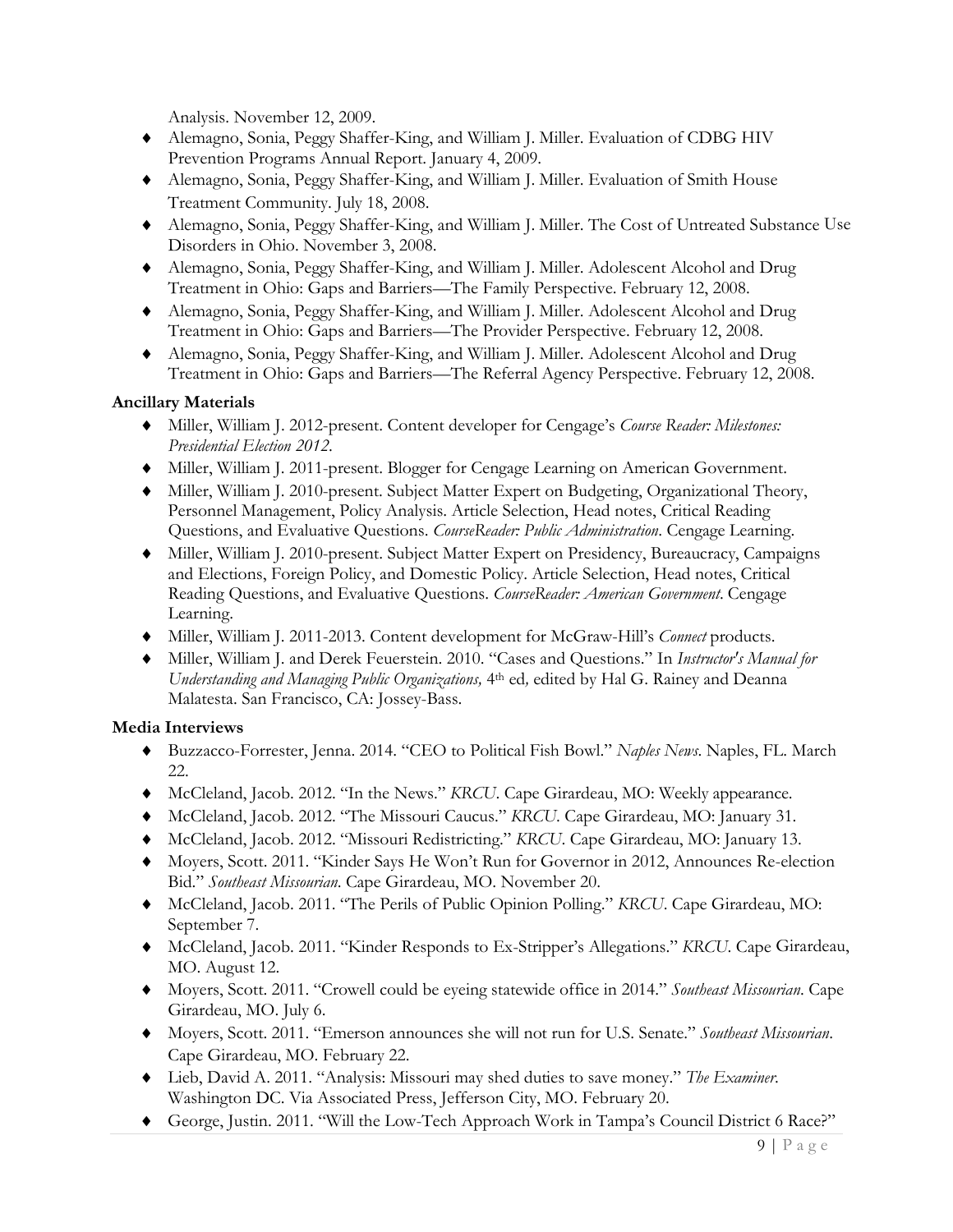*St. Petersburg Times*: St. Petersburg, FL. January 21.

- ♦ Fox Files. 2010. "Primary Elections 2010 in Georgia." Fox 24. Macon, GA. July 15.
- ♦ Hunt, Heather. 2010. "Ohio Democrats vie for outsider status in tough race." *The Examiner*. Washington DC. April 5.
- ♦ Thomas, Frank. 2009. "Dems v. Dems." *The Post*. Athens, OH. October 19.
- ♦ Avellaneda, Armando. 2009. "Economía marcó el primer mes de Obama." *El Nacional*. Carcas, Venezuela. February 20.

### **CONFERENCES AND COLLOQUIA:**

### **Invited Higher Education Presentations**

- ♦ "The Ethics of Predictive Analytics." Annual Meeting of the South Carolina Association of Institutional Research: Greenville, 2019.
- ♦ "Empowering Faculty at Small Colleges and Universities." EAB Connected Annual Meeting: Washington, D.C., 2016.
- ♦ "Knowing Where to Hit: From Research to Insights in Small Colleges." Higher Education Data Sharing Consortium Annual Conference: Asheville, 2016.
- ♦ "Using IDEA Student Ratings of Instruction to Improve Institutional Effectiveness and Student Learning." AAC&U Annual Meeting: Washington, D.C., 2015.
- ♦ "Tracking Outcomes for Student Success." Campus Labs Annual User Gathering: Houston, 2015.
- ♦ "Adoption, Use, Implementation: Integrating Holistic Assessment at Your Institution." *Chronicle of Higher Education* Webinar.
- ♦ "A Fresh Start: Embracing Data to Inform Academic Choices." EAB Connected Annual Meeting: Washington, D.C., 2015.
- ♦ "Noncognitive Factors and Student Success: Research and Institutional Perspectives." Moving the Needle: St. Petersburg, 2015.
- ♦ "Assessment and Retention: The Role of Data." Florida Higher Education Summit: Clearwater, FL: 2015.
- ♦ "Increasing Student Interest and Response Rates." IDEA Coffee Talk Webinar Series: 2015.
- ♦ "Noncognitive Factors and Student Success: Research and Institutional Perspectives." Florida Association of Institutional Researchers: Miami, 2015.

### **Higher Education Conference Presentations**

- ♦ "Finding Synergy to Improve Student Success and Institutional Progress." Association for Institutional Research Annual Forum: Denver, 2019.
- ♦ "The Use and Ethics of Predictive Analytics." Association for Institutional Research Annual Forum: Denver, 2019.
- ♦ "Using Focus Groups for Rich Data on Campus." Association for Institutional Research Annual Forum: Denver, 2019.
- ♦ "Beyond Compliance: Turning Your Data Into Action." WSCUC Academic Resource Conference: Anaheim, 2019.
- ♦ "Using Predictive Analytics to Enhance Academic Engagement." University of Florida Assessment Conference: Gainesville, 2019.
- ♦ "Working with Faculty to Maximize Assessment Returns." University of Florida Assessment Conference: Gainesville, 2019.
- ♦ "Beyond Compliance: Turning Your Data Into Action." Annual Meeting of the North Carolina Association of Institutional Research: Wilmington, 2019.
- ♦ "Beyond Compliance: Turning Your Data Into Action." Annual Meeting of the Southern Association of Colleges and Schools Commission on Colleges: New Orleans, 2018.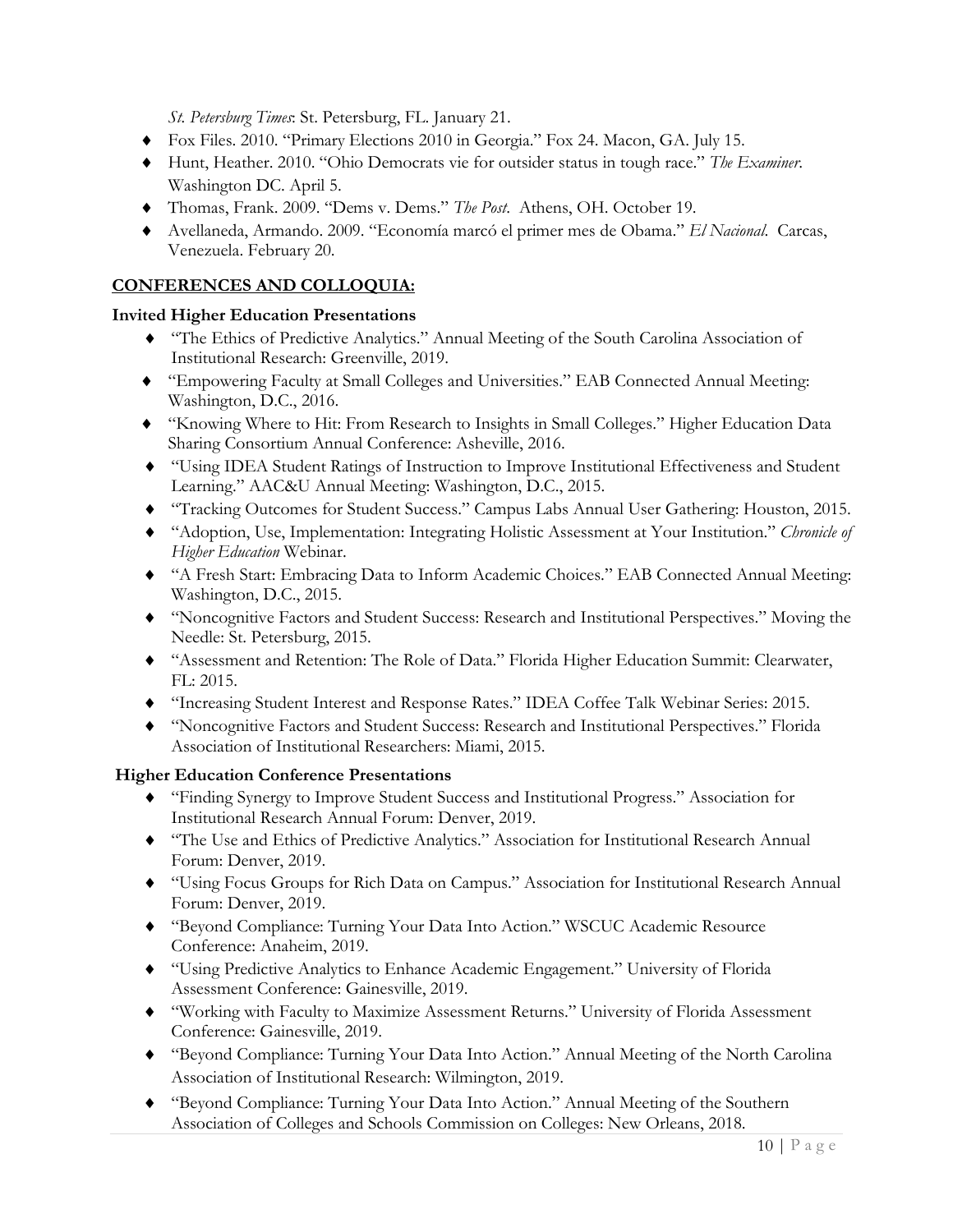- ♦ "Predictives Bootcamp: Using Analytics to Best Assure Student Success." Workshop at the Annual Meeting of the California Association of Institutional Research: Anaheim, 2018.
- ♦ "Using Connected Data and Empowered Faculty to Improve Student Success." National Symposium on Student Retention: Salt Lake City, 2018.
- ♦ "Integrating Focus Groups into Student Success Efforts on Campus." Workshop at the National Symposium on Student Retention: Salt Lake City, 2018.
- ♦ "Inviting Students to the Table: Focus Groups as an Assessment Tool." Workshop at the Annual Meeting of the Southern Association of Institutional Research: Norfolk, 2018.
- ♦ "Predictives Bootcamp: Using Analytics to Best Assure Student Success." Workshop at the Annual Meeting of the Southern Association of Institutional Research: Norfolk, 2018.
- ♦ "Beyond Compliance: Turning Your Data Into Action." Annual Conference of the Southern Association of Institutional Research: Norfolk, 2018.
- ♦ "Working with Faculty to Create a Data-Driven Culture." Annual Conference of the Southern Association of Institutional Research: Norfolk, 2018.
- ♦ "The Use and Ethics of Predictive Analytics." Annual Conference of the Southern Association of Institutional Research: Norfolk, 2018.
- ♦ "Identifying Peer Institutions through a Data-Driven Process." Annual Conference of the Southern Association of Institutional Research: Norfolk, 2018.
- ♦ "Beyond Compliance: Turning Your Data Into Action." Annual Summit of the Appalachian College Association: Meadowview Heights, 2018.
- ♦ "Using Focus Groups for Holistic Assessment on Campus." Drexel Assessment Conference: Philadelphia, 2018.
- ♦ "Using Data-Driven Student Success Systems for Improving Teacher Certification Pass Rates." ICET World Assembly: Laredo, 2018.
- ♦ "Empowering Faculty to Make Use of Data." The 2018 JCSU Faculty Summer Institute for the Interdisciplinary Humanities: Charlotte, 2018.
- ♦ "Finding Synergy On-Campus to Improve Student Success and Institutional Progress." Annual Meeting of the North Carolina Independent Colleges and Universities Association Annual Meeting: High Point, 2018.
- ♦ "Bring Your Data into Focus: Visualize Impact and Empower Change on Campus." Association for Institutional Research Annual Forum: Orlando, 2018.
- ♦ "Beyond Compliance: Turning Your Data Into Action." WSCUC Academic Resource Conference: Burlingame, 2018.
- ♦ "Beyond Compliance: Turning Your Data Into Action." Annual Meeting of the Alabama Association of Institutional Research: Orange Beach, 2018.
- ♦ "The Keys to the Kingdom: Working with Faculty to Make Use of Data." Annual Meetings of the Mississippi Association of Institutional Research: Tupelo, 2018.
- ♦ "Beyond Compliance: Turning Your Data Into Action." Annual Meeting of the Southern Association of Community College Research: Savannah, 2018.
- ♦ "Beyond Compliance: Turning Your Data Into Action." Annual Meeting of the South Carolina Association of Institutional Research: Columbia, 2018.
- ♦ "Beyond Compliance: Turning Your Data Into Action." Annual Meeting of the Southern Association of Colleges and Schools Commission on Colleges: Dallas, 2017.
- ♦ "Leveraging the Four Frames of Student Success." National Symposium on Student Retention: Destin, 2017.
- ♦ "Students Engaging Students to Improve a Campus: Cultivating Students to Gather Insights." Workshop at the National Symposium on Student Retention: Destin, 2017.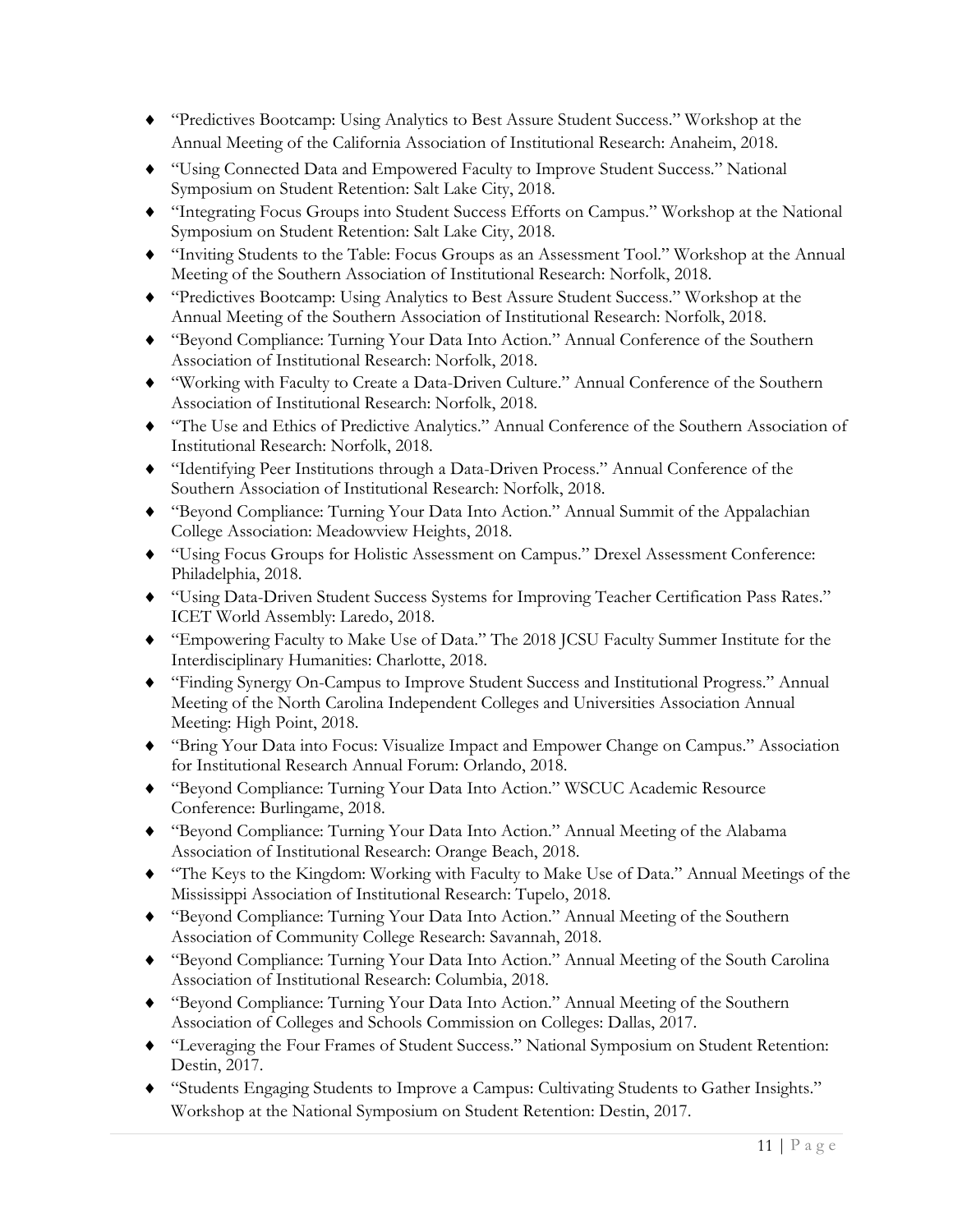- ♦ "Students Engaging Students to Improve a Campus: Cultivating Students to Gather Insights." Workshop at the Annual Conference of the Southern Association of Institutional Research: Fort Worth, 2017.
- ♦ "Meaningful Partners: The Role of Institutional Research in Enrollment Management." Workshop at the Annual Conference of the Southern Association of Institutional Research: Fort Worth, 2017.
- ♦ "Signal or Noise? Using Homegrown Data to Predict Attrition." Annual Conference of the Southern Association of Institutional Research: Fort Worth, 2017.
- ♦ "Unlock the Power of Your Data with Campus Labs." Association for Institutional Research Annual Forum: Washington, D.C., 2017.
- ♦ "Strategies for Engaging Faculty in Student Learning Outcomes Assessment." Association for Institutional Research Annual Forum: Washington, D.C., 2017.
- ♦ "Students Engaging Students to Improve a Campus." Association for Institutional Research Annual Forum: Washington, D.C., 2017.
- ♦ "Undertaking True Peer Institution Identification." Southern Association of Institutional Research: Charlotte, 2016.
- ♦ "Signal or Noise? Using Homegrown Data to Predict Attrition." Southern Association of Institutional Research: Charlotte, 2016.
- ♦ "Garbage In, Garbage Out: Selling Faculty on Course-Level Outcomes Reporting." Southern Association of Institutional Research: Charlotte, 2016.
- ♦ "Students Engaging Students to Improve a Campus: Cultivating Students to Gather Insights." Workshop at Southern Association of Institutional Research: Charlotte, 2016.
- ♦ "Meaningful Partners: The Role of Institutional Research in Enrollment Management." Workshop at Southern Association of Institutional Research: Charlotte, 2016.
- ♦ "Inviting Students to Lead the Conversation: Student-Driven Assessment Efforts on Campus." Drexel Assessment Conference: Philadelphia, 2016.
- ♦ "Students as Consumers: Recruiting and Retaining Millennials." Consortium for Student Retention Data Exchange: Orlando, 2015.
- ♦ "Responding to Data Disasters by Increasing Responsibility and Transparency." Moving the Needle: St. Petersburg, 2015.
- ♦ "Creating a Culture of Trust: Innovative Ways to Increase Student Survey and Evaluation Response Rates." Southern Association of Institutional Research: Savannah, 2015.
- ♦ "The Value of Degree Mapping: Using Course Data to Identify Choke Points and Increase Graduation Rates." Southern Association of Institutional Research: Savannah, 2015.
- ♦ "Planning and Executing Peer Institution Identification and Analysis." Workshop at Southern Association of Institutional Research: Savannah, 2015.
- ♦ "Creating and Using Peer Groups: Balancing Campus Cross-Pressures to Find Objective Peers." Southern Association of Institutional Research: Savannah, 2015.
- ♦ "Confronting Data Manipulation on Your Campus." Higher Education Data Sharing Consortium Annual Conference: Portland, 2015.
- ♦ "Balancing the Counter-Pressures of Assessment in 21st Century Higher Education." Southern Association of Institutional Researchers: Destin, 2014.
- ♦ "Impact and Assessment: An Integrated Approach to Faculty Development." Southern Association of Institutional Researchers: Destin, 2014.

## **Invited Political Science Presentations**

♦ "The 2016 Presidential Election." New York City, Danske Capital Management: New York, NY; 2016.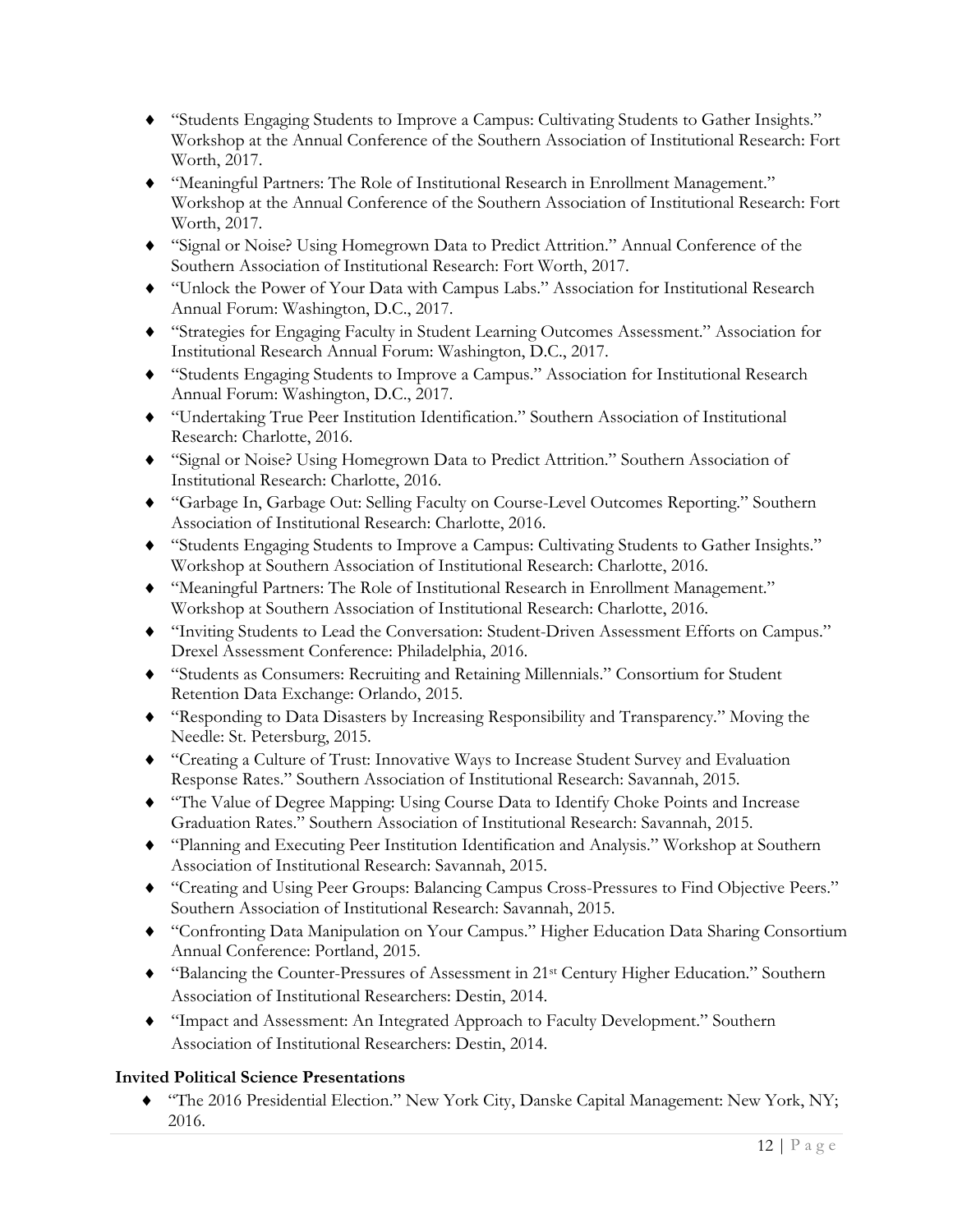- ♦ "The Role of Higher Education in the Modern American City." Flagler College Community Lecture Series: St. Augustine, FL: 2016.
- ♦ "Privacy as a Human Right: The Panopticon Becomes Big Brother." Flagler College Community Lecture Series: St. Augustine, FL: 2014.
- ♦ "The Drone War and Pakistani Attitudes toward the United States." Flagler College Last Friday Faculty Lecture Series: St. Augustine, FL: 2014.
- ♦ "Trends in Public Procurement and Purchasing." North Florida Procurement Association: Jacksonville, FL: 2013.
- ♦ "The 2012 Presidential Election." New York City Public Library, Danske Capital Management: New York, NY; 2012.
- ♦ "The Tea Party in America." Cape Girardeau Public Library: Cape Girardeau, MO; 2012.
- ♦ "Indonesia: Prospects for Peace." Cape Girardeau Public Library: Cape Girardeau, MO; 2012.
- ♦ "Exit from Afghanistan & Iraq: Right Time, Right Pace?" Cape Girardeau Public Library: Cape Girardeau, MO; 2012.
- ♦ "Privatization in America." League of Women Voters: Cape Girardeau, MO; 2012.
- ♦ "The 2012 Republican Nomination Process." Cape West Rotary: Cape Girardeau, MO; 2012.
- ♦ "The 2012 Republican Nomination Process." Rotary Club of Cape Girardeau: Cape Girardeau, MO; 2012.
- ♦ "Preparing the American Idol Generation for the Political Future: An Evaluation of Perceptions of Government, Past and Future." Athenaeum Series: Cape Girardeau, MO; 2012.
- ♦ "Great Books 2011: *The Supreme Court: The Personalities and Rivalries that Defined America*." Cape Girardeau Public Library: Cape Girardeau, MO; 2011.
- ♦ "Honor." Lambda Chi Alpha Education Series: Cape Girardeau, MO; 2011.
- ♦ "And the People Speak: Public Attitudes toward Immigration in America." Forum on Immigration: Cape Girardeau, MO; 2011.
- ♦ "1st Amendment Issues: Social Media and Civil Unrest." Constitution Day Forum: The Bill of Rights in the 21st Century: Cape Girardeau, MO; 2011.
- ♦ "State of the Nation: Polarization in the Polis." Rotary Club of Cape Girardeau: Cape Girardeau, MO; 2011.
- ♦ "How 800 Americans Can Tell Us What the Rest of the Country is Thinking: The Perks and Perils of Public Opinion Polling." Athenaeum Series: Cape Girardeau, MO; 2011.
- ♦ "What bin Laden's Death Means for the 2012 Election." Jackson Optimists: Jackson, MO; 2011.
- ♦ "The Life and Death of Osama bin Laden." Cape West Rotary: Cape Girardeau, MO; 2011.
- ♦ "What Area Funders Look For." U.S. Bank Grant Writing Seminar: Cape Girardeau, MO; 2011.
- ♦ "A Discussion of *Waiting for Superman*." Cape Girardeau Public Library: Cape Girardeau, MO; 2011.
- ♦ "A Discussion of *The Ground Truth*." Cape Girardeau Public Library: Cape Girardeau, MO; 2011.
- ♦ "A Discussion of *Good Hair*." Cape Girardeau Public Library: Cape Girardeau, MO; 2011.
- ♦ "A Discussion of *Darfur* Now." Cape Girardeau Public Library: Cape Girardeau, MO; 2011.
- ♦ "A Discussion of *Cool It*." Cape Girardeau Public Library: Cape Girardeau, MO; 2011.
- ♦ "A Discussion of *The Yes Men*." Cape Girardeau Public Library: Cape Girardeau, MO; 2011.
- ♦ "Osama bin Laden's Death and the Future of the War on Terror: A Campus Discussion." Southeast Missouri State University Campus: Cape Girardeau, MO; 2011.
- ♦ "CourseReader in the Political Science Classroom." Wadsworth/Cengage: Chicago, IL; 2011.
- ♦ "Great Decisions 2011: National Security." Cape Girardeau Public Library: Cape Girardeau, MO; 2011.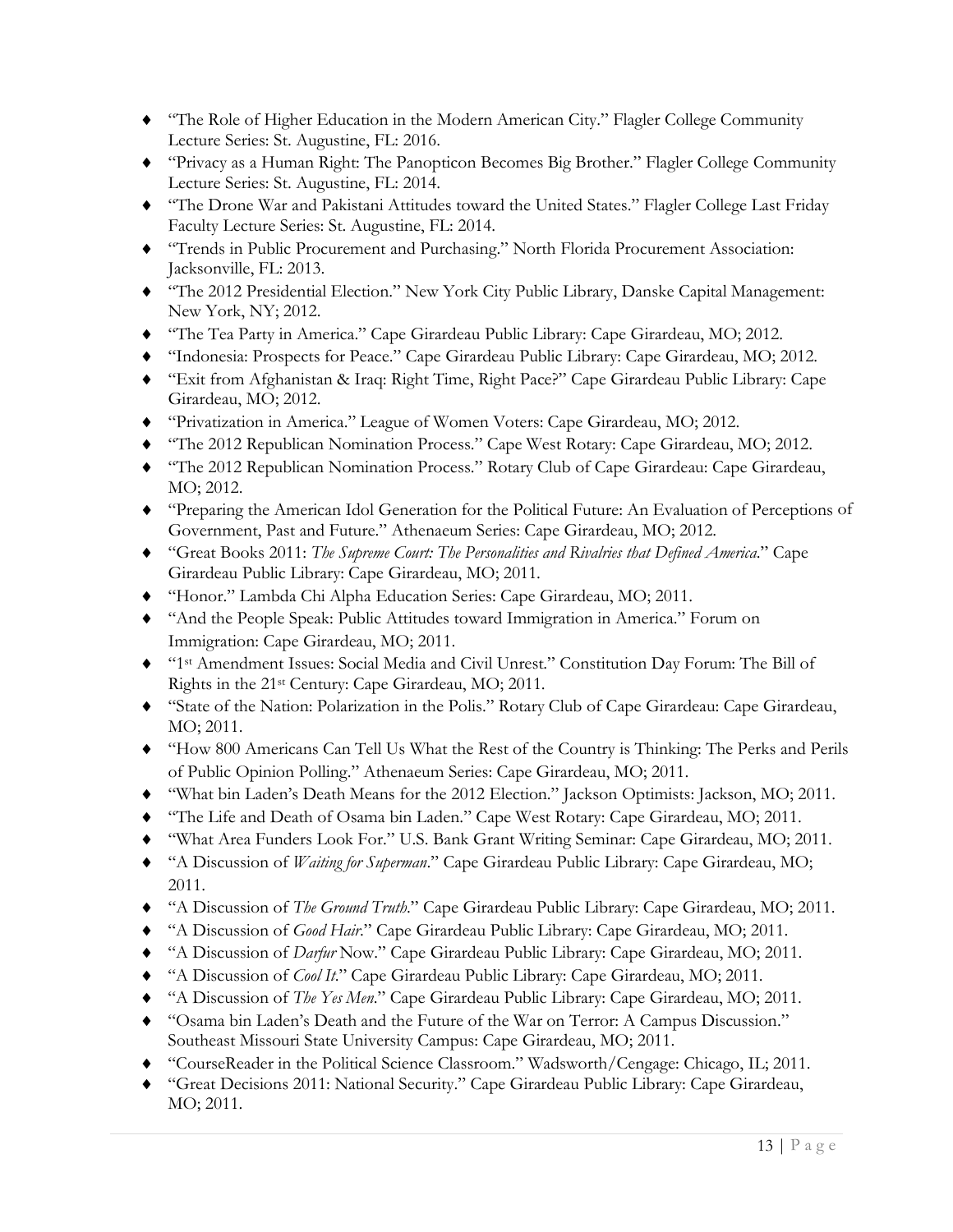- ♦ "As the Pendulum Swings: Republican Chances in 2012." Cape Girardeau Pachyderms: Cape Girardeau, MO; 2011.
- ♦ "Great Decisions 2011: Obamadip: Obama and American Security." Cape Girardeau Public Library: Cape Girardeau, MO; 2011.
- ♦ "Faculty Research Hour with Pi Sigma Alpha." Department of Political Science: Cape Girardeau, MO; 2011.
- ♦ "Anti-Americanism in the Muslim World: Causes and Consequences." Athenaeum Series: Cape Girardeau, MO; 2011.
- ♦ "Great Books 2010: *The Forgotten Man: A New History of the Great Depression*." Cape Girardeau Public Library: Cape Girardeau, MO; 2010.
- ♦ "Power Shift: The 2010 Midterm Elections." Jackson Optimists: Jackson, MO; 2010.
- ♦ "What Happened?: A Roundtable Discussion of the 2010 Election." Department of Political Science Symposium: Cape Girardeau, MO; 2010.
- ♦ "The Impact of the Midterm Elections." Cape West Rotary: Cape Girardeau, MO; 2010.
- ♦ "iPolitics: Talking Government with the American Idol Generation." Macon State College: Macon, GA; 2010.
- ♦ "Know Your Vote: Election 2008." Notre Dame College Campaign Series: South Euclid, OH; 2008.

### **Political Science Conference Presentations**

- ♦ The Midwest Political Science Association Annual Meeting (2009-2017)
- ♦ Florida Political Science Association Annual Meeting (2015-2017)
- ♦ The International Studies Association Annual Meeting (2008-2015)
- ♦ The American Political Science Association Teaching & Learning Conference (2008-2014)
- ♦ State of the Parties Conference (2009 and 2013)
- ♦ The Southern Political Science Association Annual Meeting (2009-2013)
- ♦ The American Political Science Association Annual Meeting (2009-2012)
- ♦ The Southern Political Science Association Annual Meeting 2010

## **TEACHING:**

Flagler College

- ♦ COR101: Keystone Seminar
- ♦ FYS152: First Year Seminar
- ♦ PAD200: Public Economy
- ♦ POS200: Introduction to Political Science
- ♦ PAD215: Public Relations
- ♦ PAD220: Accounting for Public Administrators
- ♦ POS221: Politics in the United States
- ♦ PAD301: Public Administration
- ♦ PAD320: Public Policy
- ♦ POS332: Political Science Scope and Methods
- ♦ POS339: The Congress
- ♦ POS340: Political Psychology
- ♦ PAD360: Fiscal Administration
- ◆ POS360: The American Presidency
- ♦ PAD401: Grant Writing
- ♦ POS401: Research Methods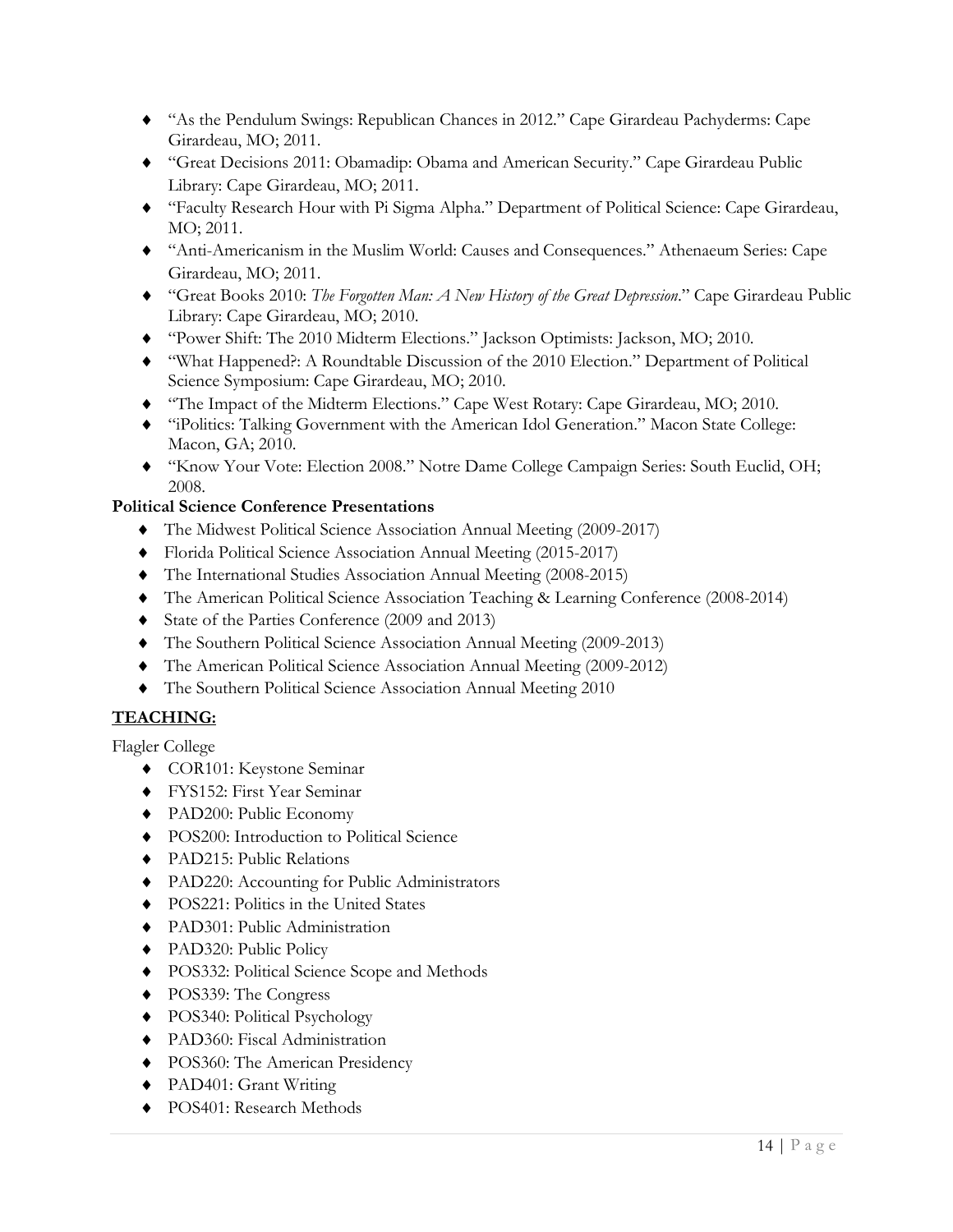- ♦ PAD440: Organizational Behavior
- ♦ POS440: Campaigns & Elections
- ♦ PAD460: Program Evaluation

Southeast Missouri State University

- ♦ PS103: U.S. Political System
- ♦ PS230: American Public Policy
- ♦ PS240: Introduction to Political Science
- ♦ PS310: Government and Politics in the American States
- ♦ UI320: Modern Presidency
- ♦ PS360: Political Parties and Voting Behavior
- ♦ PS4/618: Public Policy Analysis
- ♦ PS4/691: Topics: Grant Writing & Fundraising
- ♦ PS4/691: Topics: Disaster and Emergency Management

Ohio University

- ♦ PS101: American National Government
- ♦ PS102: Issues in American Politics
- ♦ PS210: Introduction to Public Administration
- ♦ PS320: Urban Politics

Notre Dame College

- ♦ PO111: American Government and Politics
- ♦ PO210: State and Local Government and Politics
- ♦ PO220: Introduction to Political Thought
- ♦ PO311: Comparative Politics
- ♦ PO317: American Presidency and Congress
- ♦ PO340: Political Parties & Interest Groups
- ♦ PO345: Politics and the Media
- ♦ PO350: Introduction to Social Science Research
- ♦ PO391: Election '08: Campaign Battleground
- ♦ PO392: Campaign Management

### **SERVICE**

### **Service to the University**

- ♦ Flagler College
	- ◊ President's Cabinet
	- ◊ Athletic Boosters Board of Directors
		- Secretary/Treasurer, 2014-present
	- ◊ Public Administration Program Executive Committee
	- ◊ General Education Committee
	- ◊ Assessment Committee
	- ◊ Curriculum Committee
	- ◊ Foundations of Excellence Committee
	- ◊ Learning Community Steering Committee
	- ◊ Strategic Plan Committee
	- ◊ Retention Committee
	- ◊ Faculty Admissions Committee
	- ◊ Admissions Policies and Procedures Ad Hoc Committee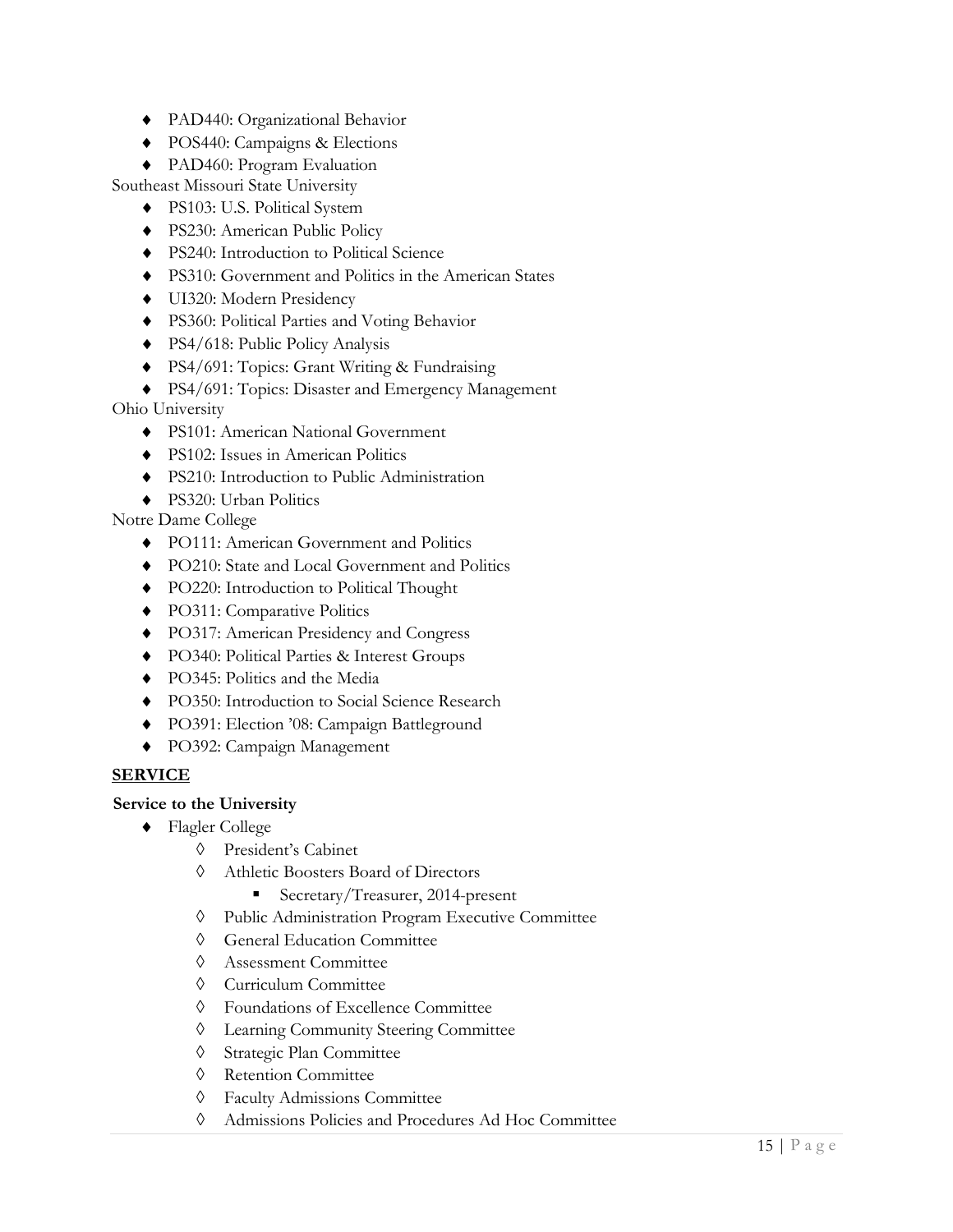- ◊ Peer Institution Identification Ad Hoc Committee
- **Southeast Missouri State University** 
	- ◊ Advisor of College Republicans
	- ◊ Co-advisor of Pi Sigma Alpha chapter
	- ◊ Co-advisor of Student Society for Public Administration
	- ◊ Reader, Graduate Council Excellence in Research Award
	- ◊ Instructor, Horizons Summer Youth Enrichment Program: "You Be the Judge!"
	- ◊ Summer Session and Class Review Committee
	- ◊ Learning Management System Review and Selection Committee
	- ◊ University Commencement Committee
	- ◊ Faculty Innovator
- Ohio University
	- ◊ Truman Scholarship Candidate Selection Committee
	- ◊ Ohio University Judicial Hearing Board
	- ◊ Enrollment Management Advisory Committee
	- ◊ Honors Tutorial College Board of Visitors
	- ◊ Vice President for Finance and Administration Search Committee
	- ◊ Presidential Search Committee
	- ◊ Assistant to the President for Diversity Search Committee
	- ◊ Chair, University Professor Selection Committee
	- ◊ Chair, Graduate Assistant Outstanding Teaching Award Selection Committee
	- ◊ Honors Convocation Review Committee
- The University of Akron
	- ◊ Chairman, Graduate Student Government Research Grant Review Committee
	- ◊ Program Chair and Developer, Graduate Student Government Colloquium
	- ◊ Representative to Northeast Ohio Regional Day at Kent State University-Stark
	- ◊ Faculty Senate
	- ◊ Graduate Council
	- ◊ Visitor Parking Task Force
	- ◊ University Safety and Security Committee
	- ◊ University Council Exploratory Committee
	- ◊ Homecoming Advisory Committee
	- ◊ Conference on Undergraduate and Graduate Student Research Steering Committee
	- ◊ Outstanding Faculty Mentor Selection Committee
	- ◊ Judicial Affair Hearing Board Chair

## **Service to the Discipline**

- ♦ Editorial Board
	- ◊ *Journal of Political Management* (Proposed journal by Jennifer Lees-Marshment)
	- McGraw-Hill Academic Advisory Board
		- ◊ *Taking Sides: Clashing Views on Political Issues*
		- ◊ *Annual Editions: American Government*
		- ◊ *Taking Sides: Clashing Views on World Politics*
		- ◊ *Taking Sides: Clashing Views in Constitutional Law*
		- ◊ *Taking Sides: Clashing Views on State and Local Government*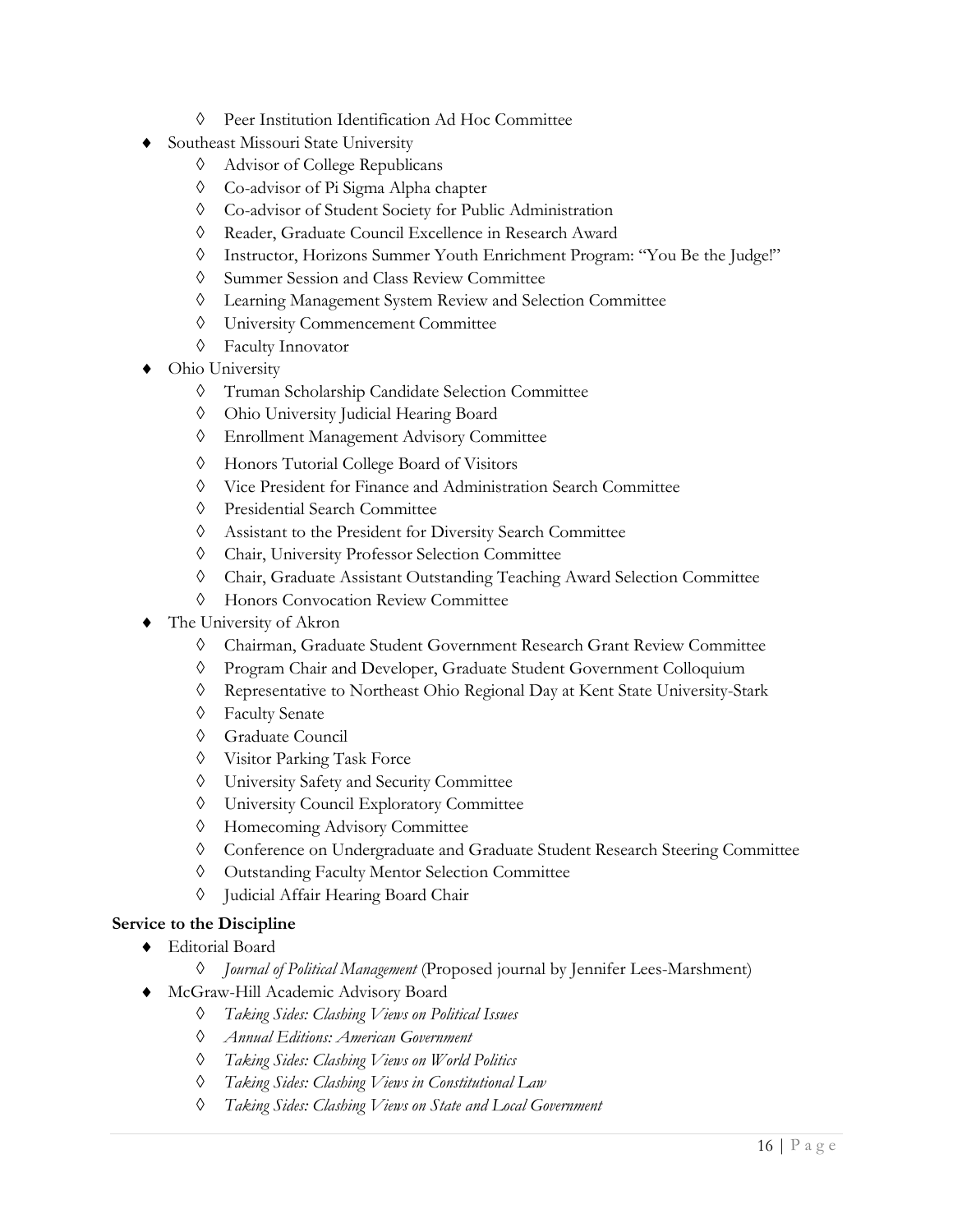- ♦ Book Reviewer
	- ◊ Wadsworth/Cengage
	- ◊ Norton
	- ◊ CQ Press
	- ◊ McGraw-Hill
	- ◊ Pearson
	- ◊ Westview
	- ◊ CHOICE
	- ◊ Oxford University Press
	- ◊ Palgrave-Macmillan
- Journal Reviewer
	- ◊ *Journal of Political Science Education*
	- ◊ *Journal of U.S.-China Public Administration*
	- ◊ *Perspectives on European Politics and Society*
	- ◊ *American Review of Public Administration*
	- ◊ *Political Behavior*
	- ◊ *International Journal of Public Opinion Research*
	- ◊ *Journal of Common Market Studies*
	- ◊ *New Media & Society*
	- ◊ *Journal of Military and Strategic Studies*
	- ◊ *European Union Politics*
	- ◊ *Professional Files*
	- ◊ *SAGE Open*
	- ◊ *Review of European Studies*
	- ◊ *European Journal of Marketing*
	- ◊ *Review of European Studies*
	- ◊ *Journal of Public Policy*
- **Instructional Technology Reviewer** 
	- ◊ McGraw-Hill Connect
	- ◊ McGraw-Hill Critical Missions
	- ◊ Cengage CourseReader
	- ◊ Cengage Aplia
- Policy Leadership
	- ◊ Ohio State Legislative Chair, National Association of Drug Abuse and Alcohol Counselors, 2010-2011
	- ◊ State Policy Chairman, Ohio Association of Alcohol and Drug Abuse Counselors, 2010- 2011
	- ◊ National Policy Committee, National Association of Alcohol and Drug Abuse Counselors, 2010-2012
- Organizational Memberships
	- ◊ American Political Science Association
	- ◊ American Society of Public Administrators
	- ◊ American Association of Public Opinion Researchers
	- ◊ American Association of Political Consultants
	- ◊ Midwest Association of Public Opinion Researchers